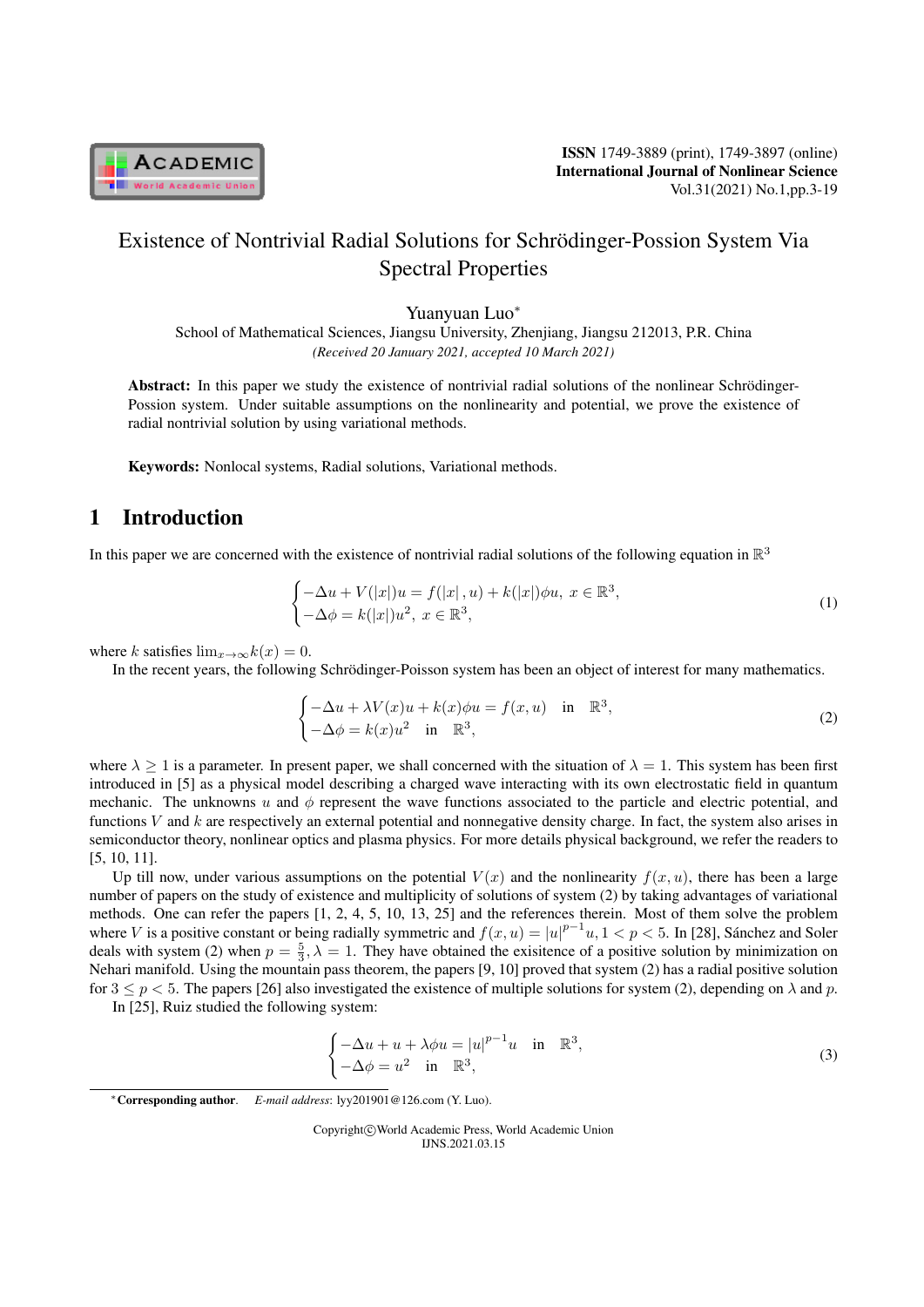The author shows that if  $\lambda \geq \frac{1}{4}$ , system (3) does not admit any non-trivial solution for  $p \in (1,2]$ , and if  $\lambda > 0$  is sufficiently small, it possesses two positive radial solutions for  $p \in (1,2)$  and one positive radial solution for  $p = 2$ . Moreover, if  $p \in (2, 5)$ , there exists a positive radial solution for all  $\lambda > 0$ . Ambrosetti and Ruiz [1] and Ambrosetti [2] also studied problem (3) with a parameter. They constructed the existence of infinitely many pairs of radial solutions, when  $2 < p < 5$ , for all  $\lambda > 0$ , and also multiple solutions (but not infinitely many), when  $1 < p < 2$ , for all  $\lambda > 0$  small sufficiently.

Very recently, Cerami and Vaira [8] considered the following system:

$$
\begin{cases}\n-\Delta u + u + k(x)\phi u = a(x)|u|^{p-1}u & \text{in } \mathbb{R}^3, \\
-\Delta \phi = k(x)u^2 & \text{in } \mathbb{R}^3,\n\end{cases}
$$
\n(4)

where  $3 < p < 5$ , and  $k \in L^2(\mathbb{R}^3)$ . Applying the Nehari variational principle and concentration compactness argument, they proved that (4) possesses a positive ground state solution when  $a : \mathbb{R}^3 \to \mathbb{R}$  and  $k : \mathbb{R}^3 \to \mathbb{R}$  are nonnegative functions such that

$$
\lim_{|x| \to \infty} a(x) = a_{\infty} \quad \text{and} \quad \lim_{|x| \to \infty} k(x) = 0.
$$

Furthermore, the semiclassical case of system (2) has received great attention in recent years and has been extensively studied using variational methods. Replacing *−*∆ by *−ε*∆, D'Aprile and Wei [12] constructed positive radially symmetric bound states of (2) with  $f(x, u) = u^p$ ,  $1 < p < \frac{11}{7}$ . Recently, making use of a standard Lyapunov-Schmidt reduction methods (see [3]), Ruiz and Vaira [27] proved the existence of multi-bump solutions of (2), whose bumps concentrate around a local minimum of the potential  $V(x)$  when  $f(x, u) = u^p$  and  $3 < p < 5$ . The proofs explored in [17, 18] are based on a singular perturbation. In this framework, one is interested not only in existence of solutions but also in their asymptotic behavior as  $\varepsilon \to 0$ . For more general information on semiclassical states for this system, see for example [2, 15, 17–19, 26, 31–33] and the references therein.

Motivated by the papers [22, 34, 35], in this paper we shall concentrate on the existence of radial nontrivial solution of (2) when  $V(x)$  is a sign-changing function. We shall recover the compactness by using special properties of radially symmetric functions. Precisely, we use spectral properties of operator  $A = \Delta + V(x)$  restricted to  $H_{rad}^1(\mathbb{R}^3)$  for obtaining a linking geometry structure to the problem.

In particular, supposing that  $V(x)$  satisfies:

- $(V_1)$  *V* ∈ *L*∞( $\mathbb{R}^3$ ) is a radial sign-changing function,  $V(x) = V(|x|) = V(r)$ ,  $r \ge 0$ .
- $(V_2)$  Setting  $\tilde{V}(r) = V(r) + V_N$ , where  $V_N = \frac{(N-1)(N-3)}{4r^2}$  $\frac{41(N-3)}{4r^2}$  and  $\tilde{A} = -\frac{d^2}{dr^2} + \tilde{V}(r)$ , an operator of  $L^2(0,\infty)$ ,  $0 \notin \sigma_{ess}(\tilde{A})$  and

$$
\sup[\sigma(\tilde{A}) \cap (-\infty, 0)] = \sigma^- < 0 < \sigma^+ = \inf[\sigma(\tilde{A}) \cap (0, +\infty)].
$$

Moreover, we can assume that the nonlinear function  $f \in C(\mathbb{R}^3 \times \mathbb{R}, \mathbb{R})$  satisfying the following hypotheses:

- $(f_1)$  For all  $t \in \mathbb{R}$ ,  $F(x,t) = \int_0^t f(x,s)ds \ge 0$  and  $f$  is a radial function such that  $\lim_{|s| \to 0}$  $\frac{f(x,s)}{s} = 0$ , uniformly in *x*.
- $(f_2)$   $\lim_{|s| \to +\infty}$  $\frac{f(x,s)}{s} = h(x)$ , uniformly in *x*, where  $h \in L^{\infty}(\mathbb{R}^3)$ .

$$
(f_3) \ \ a_0 = \inf_{x \in \mathbb{R}^3} h(x) > \sigma^+ = \inf [\sigma(A) \cap (0, +\infty)].
$$

- (*f*<sub>4</sub>) Setting  $\mathcal{J} = A \mathcal{K}$ , where  $\mathcal{K}$  is the operator multiplication by  $(h(x) + k(x)\phi_u)$  in  $L^2(\mathbb{R}^3)$  and defining by  $\sigma_p(\mathcal{J})$ the point spectrum of  $\mathcal{J}, 0 \notin \sigma_p(\mathcal{J})$ .
- $(f_5)$  Denoting  $T(x,s) = \frac{1}{2}f(x,s)s F(x,s) \ge 0$  for all  $(x,s) \in (\mathbb{R}^3 \times \mathbb{R}, \mathbb{R})$  and exists  $\kappa_0 > 0$  such that  $\frac{f(x,s)}{s} \ge 0$  $\kappa_0 \Rightarrow T(x,s) \geq \kappa_0.$

Then the following main results hold.

**Theorem 1** *Under the assumptions*  $(V_1)$ - $(V_2)$  *and*  $(f_1)$ - $(f_5)$ *, the problem* (1) *possess a radial, nontrivial, weak solution* in  $H^1(\mathbb{R}^3)$ .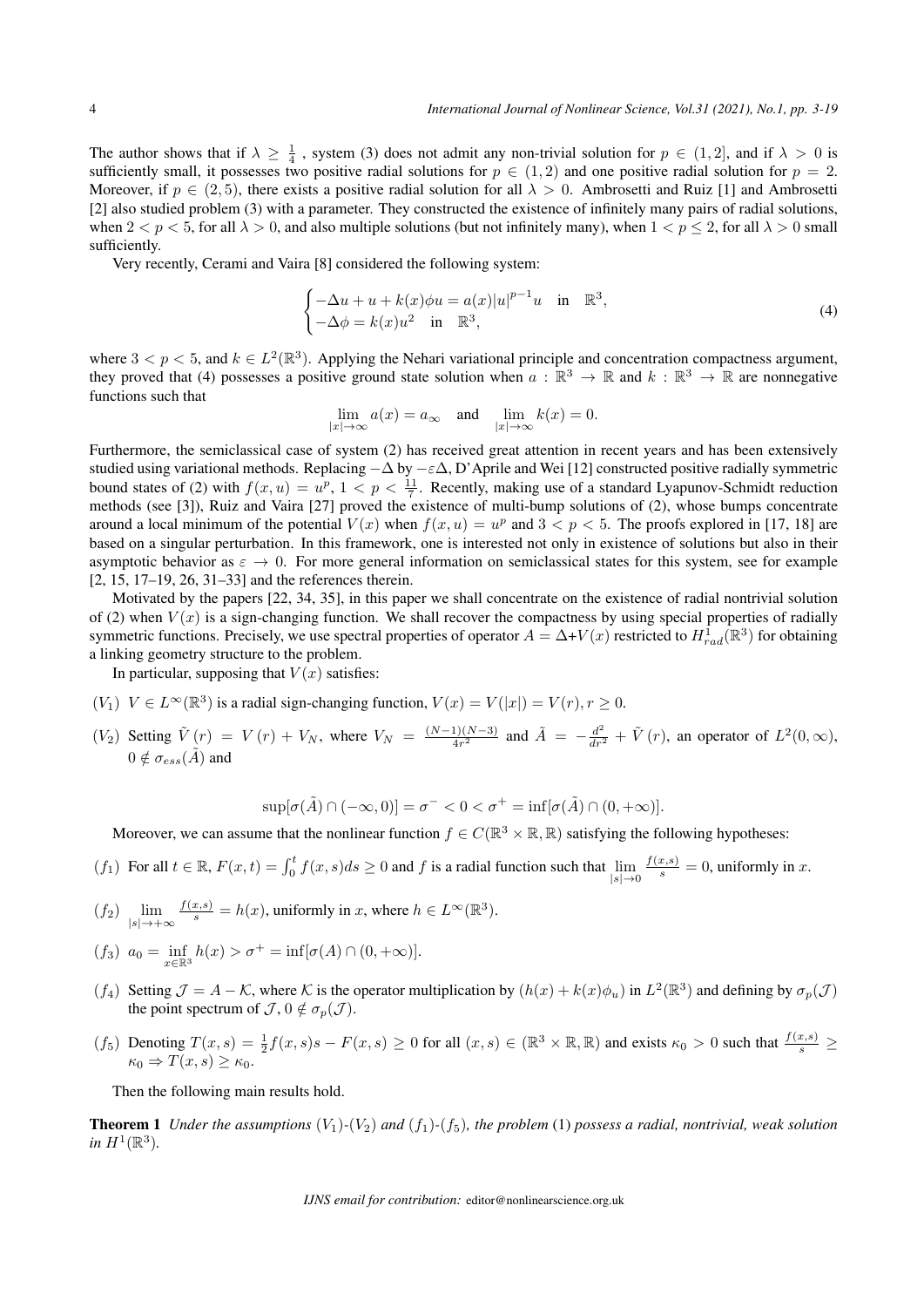We shall use the variational methods to prove main results. The rest of the paper is structured as follows. In next section we first establish the variational setting for the system (1) and then we state our main result. In section 3 the required compactness for the related functional is presented. Section 4 describes how to establish the linking geometry by means of the sharp construction of the linking components based on the spectral results. The core of our arguments is to by means of the strict inequality in  $(f_3)$  throughout this section. Finally, we obtained the boundedness of Cerami sequences for the functional and proved the main result.

### 2 The variational setting

Since  $V \in L^{\infty}(\mathbb{R}^3)$ , *A* and  $\tilde{A}$  are self-adjoint operators, we can consider  $A = -\Delta + V(x)$  as an operator of  $L^2(\mathbb{R}^3)$ . From the Hardy's inequality, we know that the operator  $\tilde{A}$  is treated in  $H_0^1(0,\infty)$ . Since  $H^-, H^0, H^+$  are the subspaces of  $H_0^1(0,\infty)$  on which  $\tilde{A}$  is negative, null and positive definite, it follows that  $H_0^1(0,\infty) = H^- \oplus H^0 \oplus H^+$ . In the light of  $(V_2)$  each  $u \in H^+$  satisfies

$$
\sigma^+ ||u||^2_{L^2(0,\infty)} \leq (\tilde{A}u, u)_{L^2(0,\infty)}.
$$

In addition, for  $u \in H_0^1(0,\infty)$  and setting  $\varphi = r^{\frac{1-N}{2}}u$ , it yields  $\varphi \in H_{rad}^1(\mathbb{R}^3)$  (see [30, Section 3]), where  $H_{rad}^1(\mathbb{R}^3)$  is the Hilbert subspace of all radial symmetric functions in  $H^1(\mathbb{R}^3)$ . Moreover, we change the variables, then  $\varphi$  satisfies

$$
\begin{aligned} ||\varphi||_{L^2(\mathbb{R}^3)}^2 &= \int_{\mathbb{R}^3} |\varphi(x)|^2 dx = \varphi_N \int_0^\infty |\varphi(r)|^2 r^{N-1} dr \\ &= \varphi_N \int_0^\infty r^{1-N} |u(r)|^2 r^{N-1} dr = \varphi_N \int_0^\infty |u(r)|^2 dr = \varphi_N ||u||_{L^2(0,\infty)}^2, \end{aligned}
$$

and

$$
(A\varphi, \varphi)_{L^2(\mathbb{R}^3)} = \int_{\mathbb{R}^3} (|\nabla \varphi(x)|^2 + V(x)\varphi(x)^2) dx
$$
  
\n
$$
= \varphi_N \int_0^\infty r^{N-1} \varphi'(r)^2 dr + \varphi_N \int_0^\infty V(x) r^{N-1} \varphi(r)^2 dr
$$
  
\n
$$
= \varphi_N \int_0^\infty r^{N-1} \left[ \frac{1 - N}{2} r^{\frac{1 - N}{2} - 1} u(r) + r^{\frac{1 - N}{2}} u'(r) \right]^2 dr + \varphi_N \int_0^\infty V(x) u(r)^2 dr
$$
  
\n
$$
= \varphi_N \int_0^\infty \left[ u'(r)^2 + \frac{(N-1)(N-3)}{4r^2} u(r)^2 \right] dr + \varphi_N \int_0^\infty V(x) u(r)^2 dr
$$
  
\n
$$
= \varphi_N \int_0^\infty \left[ |u'(r)|^2 + V_N u(r)^2 \right] dr + \varphi_N \int_0^\infty V(x) u(r)^2 dr
$$
  
\n
$$
= \varphi_N \int_0^\infty \left( |u'(r)|^2 + \tilde{V}(r) u^2(r) \right) dr
$$
  
\n
$$
= \varphi_N (\tilde{A}u, u)_{L^2(0, \infty)},
$$

where  $\varphi_N$  is the  $(N-1)$ -dimensional surface measure of the sphere  $S^{N-1} \subset \mathbb{R}^N$ . Therefore, we have  $\sigma^+||\varphi||^2_{L^2(\mathbb{R}^3)} \leq$  $(A\varphi, \varphi)_{L^2(\mathbb{R}^3)}$ . If some function  $\tilde{\varphi} \in H^1_{rad}(\mathbb{R}^3)$  satisfies the following inequality

$$
0 < (A\tilde{\varphi}, \tilde{\varphi})_{L^2(\mathbb{R}^3)} < \sigma^+ ||\tilde{\varphi}||^2_{L^2(\mathbb{R}^3)},
$$

by approximation it can be seen as a smooth function and then setting  $\tilde{u} = r^{\frac{N-1}{2}} \tilde{\varphi} \in H^+$  and satisfies

$$
\sigma^+ ||\tilde{u}||^2_{L^2(0,\infty)} > (\tilde{A}\tilde{u},\tilde{u})_{L^2(0,\infty)},
$$

which contradicts  $(V_2)$ . Thus, writing  $H_{rad}^1(\mathbb{R}^3) = E^- \oplus E^0 \oplus E^+$ , with  $E^-$ ,  $E^0$ ,  $E^+$  the subspaces where of *A* is respectively negative, null and positive definite. If  $\varphi \in E^+$  it satisfies  $\sigma^+ ||\varphi||^2_{L^2(\mathbb{R}^3)} \leq (A\varphi, \varphi)_{L^2(\mathbb{R}^3)}$ .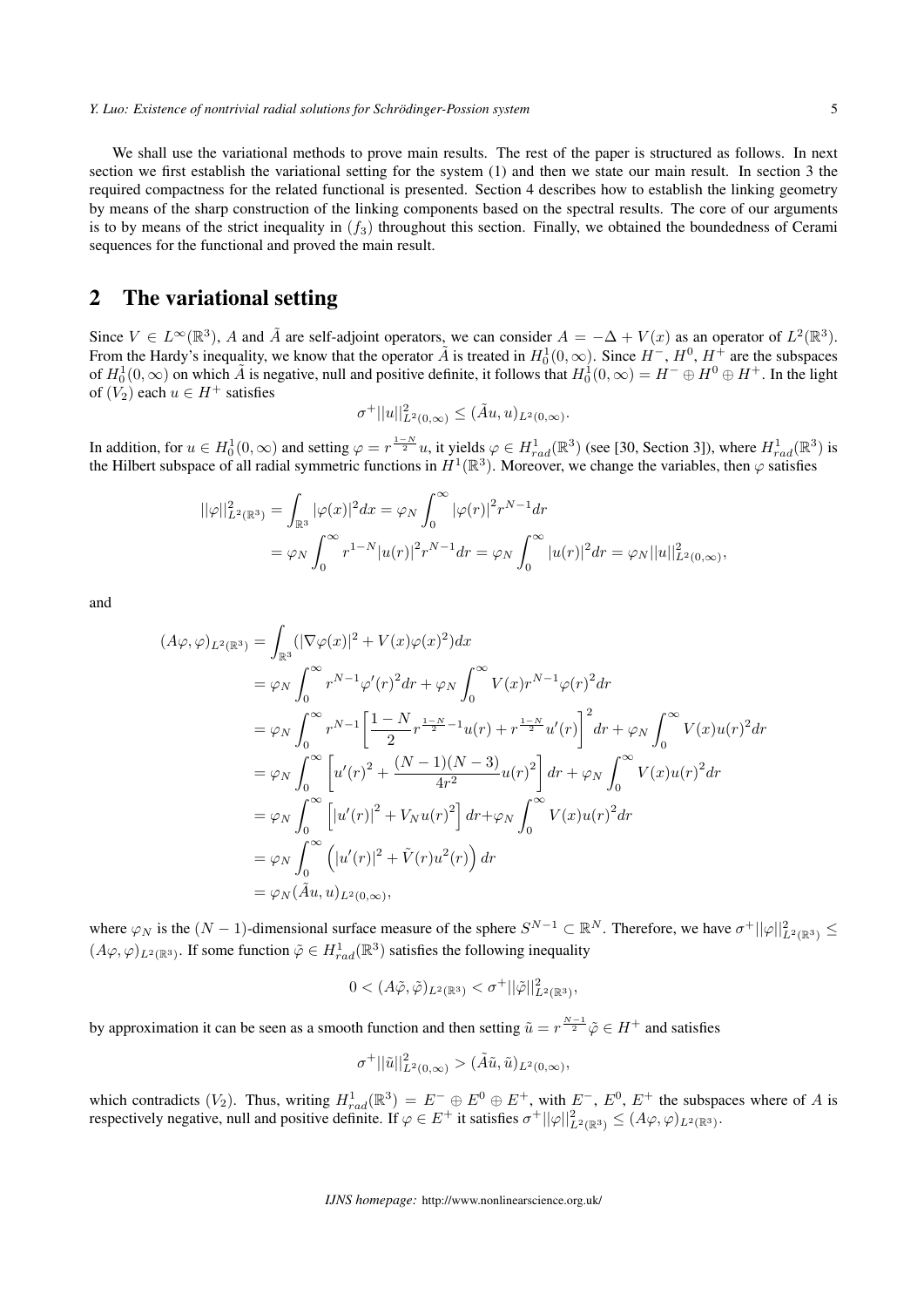**Remark 2** Note that if  $\sigma^+$  is an eigenvalue of  $\tilde{A}$  with eigenfunction u, the same argument as above shows that  $\sigma^+$  is an *eigenvalue of A, with a radial eigenfunction*  $\varphi = r^{\frac{1-N}{2}}u \in E^+$ . On the other hand, if  $\sigma^+$  is not an eigenvalue of  $\tilde{A}$ , since *it belongs to*  $\sigma_{ess}(\tilde{A})$ *, given*  $\varepsilon > 0$  *there exist*  $u_{\varepsilon} \in H^+$  *such that* 

$$
\sigma^+||u_{\varepsilon}||_{L^2(0,\infty)}^2 < (\tilde{A}u_{\varepsilon},u_{\varepsilon})_{L^2(0,\infty)} < (\sigma^+ + \varepsilon)||u_{\varepsilon}||_{L^2(0,\infty)}^2,
$$

*which ensures that*  $\varphi_{\varepsilon} = r^{\frac{1-N}{2}} u_{\varepsilon} \in E^+$  *satisfies* 

$$
\sigma^+ ||\varphi_{\varepsilon}||^2_{L^2(\mathbb{R}^3)} < (A\varphi_{\varepsilon}, \varphi_{\varepsilon})_{L^2(\mathbb{R}^3)} < (\sigma^+ + \varepsilon) ||\varphi_{\varepsilon}||^2_{L^2(\mathbb{R}^3)}.
$$

*Thus,*

$$
\sigma^{+} = \inf_{\varphi \in E^{+}} \frac{(A\varphi, \varphi)_{L^{2}(\mathbb{R}^{3})}}{\|\varphi\|_{L^{2}(\mathbb{R}^{3})}^{2}}.
$$
\n(1)

*Applying the same arguments comparing H<sup>−</sup> and E<sup>−</sup>, it holds*

$$
-\sigma^{-} = \inf_{\varphi \in E^{-}} \frac{-(A\varphi, \varphi)_{L^2(\mathbb{R}^3)}}{\|\varphi\|_{L^2(\mathbb{R}^3)}^2}.
$$
 (2)

According to the suppose  $(V_2)$ , it is easy to know that either  $0 \notin \sigma(\tilde{A})$  or it is an isolated eigenvalue of  $\tilde{A}$ . Since  $0 \notin \sigma_{ess}(\tilde{A})$  is assumed, if  $0 \in \sigma(\tilde{A})$  it is an eigenvalue of finite multiplicity, hence ker( $\tilde{A}$ ) is finite dimensional. Because there exists a correspondence between the eigenfunctions of  $\tilde{A}$  and the radial eigenfunctions of  $A$ , the same results applies to A. Furthermore,  $u_1, u_2 \in H_0^1(0, \infty)$  are orthogonal in  $L^2(0, \infty)$  iff  $\varphi_1 = r^{\frac{1-N}{2}}u_1$  and  $\varphi_2 = r^{\frac{1-N}{2}}u_2$  are orthogonal in  $L^2(\mathbb{R}^3)$ . In fact,

$$
\int_0^\infty u_1(r)u_2(r)dr = \frac{1}{\varphi_N} \int_{\mathbb{R}^3} \varphi_1(x)\varphi_2(x)dx.
$$

Hence,  $H^i$  is infinite dimensional iff  $E^i$  is infinite dimensional, for  $i = -, 0, +$ .

A typical example of *V* satisfying  $(V_1) - (V_2)$  is a suitable continuous, periodic and sign-changing  $V(r)$ , such that  $0 \notin \sigma \left(-\frac{d^2}{dr^2} + V(r)\right)$ . Therefore 0 is in the gap of the spectrum, which is composed of closed intervals.  $\left(-\frac{d^2}{dr^2} + V(r)\right)$ has positive and negative spectrum, since  $V(r)$  is continuous and sign-changing. In addition,  $\tilde{V} = V + V_N$ , where  $V_N(r)$ decays fast enough, then it is a Kato's potential and hence  $\tilde{A}$ -compact, which ensures  $\sigma_{ess}(\tilde{A}) = \sigma\left(-\frac{d^2}{dr^2} + V(r)\right)$  by Weyl's theorem (see[23, Corollary 11.3.6] or [16, sections 14.2-14.3]), hence  $0 \notin \sigma_{ess}(\tilde{A})$  and  $\sigma(\tilde{A})$  also has positive and negative part. Therefore,  $(V_2)$  is satisfied.

#### Remark 3 *Examples of potentials which satisfy or not assumptions:*

- (*E*<sub>1</sub>) *On the basis of the previous observations,*  $V(r) = cos(r)$  *satisfies*  $(V_1) (V_2)$ *.*
- $(E_2)$  If  $V(r) = \frac{1}{1+r^2} \frac{1}{2}$  it not satisfies  $(V_2)$  since  $0 \in \sigma_{ess}(\tilde{A})$ . In fact,  $\lim_{r \to +\infty} V(r) = -\frac{1}{2}$ , then  $\sigma_{ess}(\tilde{A}) = \sigma_{ess}(A)$  $[-\frac{1}{2}, +\infty)$ .

Next we give an example of *f* satisfying  $(f_1) - (f_5)$ , which is an asymptotically linear continuous function such that  $h(x) \equiv a_0 > \sigma^+$  as in  $(f_3)$ , then for a periodic *V*, since  $\sigma(A)$  is pure absolutely continuous,  $a_0 \notin \sigma_p(A)$  and hence  $0 \notin \sigma_p(\mathcal{J})$  as in  $(f_4)$ . For example,

$$
f(x, s) = \frac{s^3}{1 + a_0^{-1} s^2}
$$
 and  $f(x, s) = (a_0 - \frac{1}{\exp s^2})s$ .

**Remark 4** By  $(f_1) - (f_2)$ , given  $\varepsilon > 0$  and  $2 \le p \le 2^*$  there exists a constant  $C_\varepsilon > 0$  for all  $s \in \mathbb{R}$  and for all  $x \in \mathbb{R}^3$ *such that*

$$
|f(x,s)| \le \varepsilon |s| + C_{\varepsilon} |s|^{p-1},\tag{3}
$$

*and hence*

$$
|F(x,s)| \le \frac{\varepsilon}{2}|s|^2 + \frac{C_{\varepsilon}}{p}|s|^p. \tag{4}
$$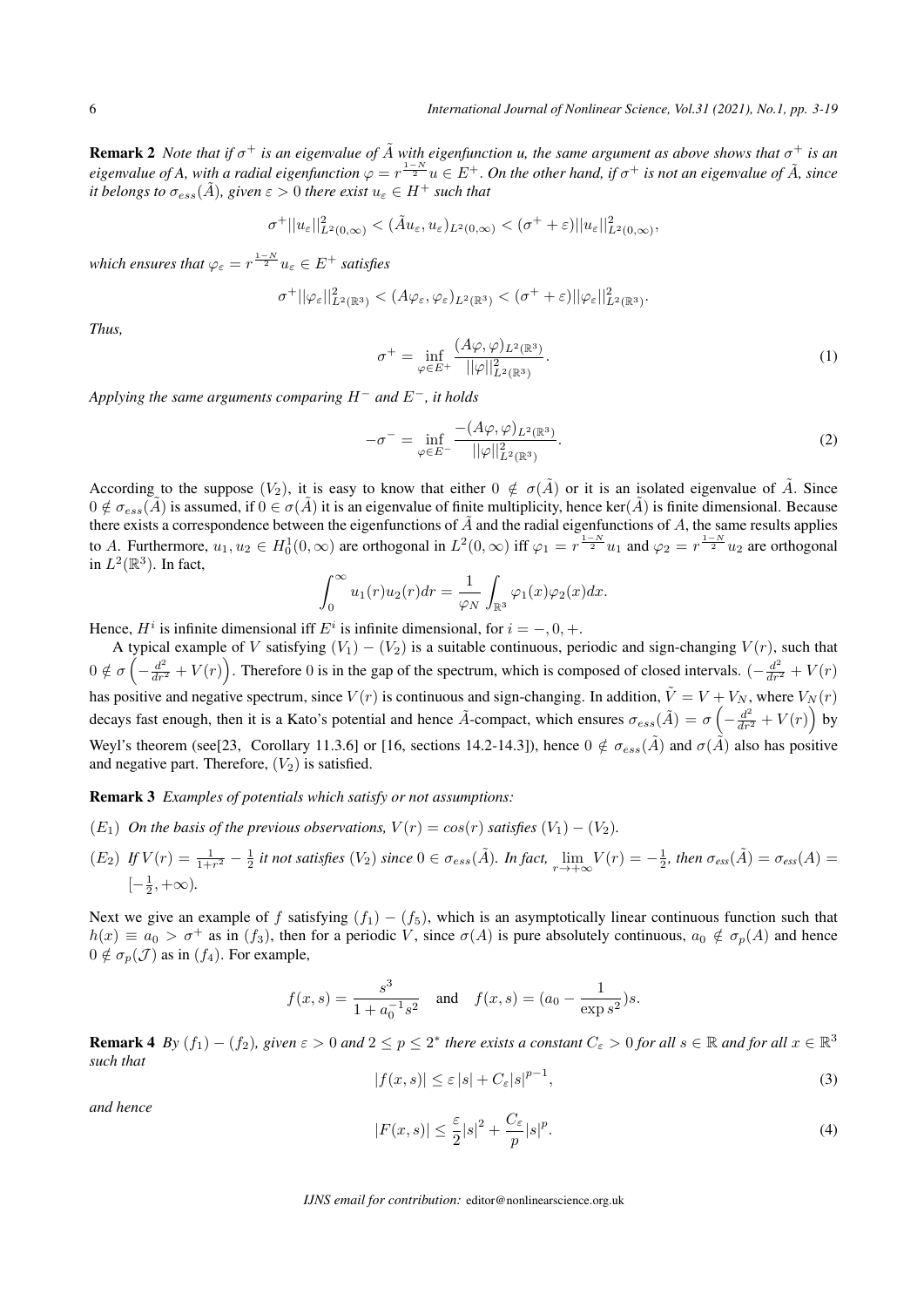#### *Y. Luo: Existence of nontrivial radial solutions for Schrodinger-Possion system ¨* 7

For any given  $u \in E$ , there exists a unique  $\phi_u \in D^{1,2}(\mathbb{R}^3)$  is a weak solution to the following Possion equation

$$
-\Delta \phi = k(x)u^2 \quad x \in \mathbb{R}^3,
$$
\n<sup>(5)</sup>

and define  $\Phi: E \to D^{1,2}(\mathbb{R}^3)$  , it can be expressed explicitly as (see [11])

$$
\Phi(u) = \phi_u = \int\limits_{\mathbb{R}^3} \frac{k(y)u^2(y)}{|x-y|} dy.
$$

Next we give some properties about  $\Phi$  as followings (cf.[7, 8]).

Lemma 5 *The following results hold.*

- *(1) The functional* Φ *is continous.*
- *(2)* Φ *maps bounded sets into bounded sets.*
- *(3)*  $\Phi[tu] = t^2 \Phi[u]$  *for all*  $t \in \mathbb{R}$ *.*
- *(4) For*  $u \in H^1(\mathbb{R}^3)$ , if  $u_n \to u$ , then  $\Phi[u_n] \to \Phi[u]$  in  $D^{1,2}(\mathbb{R}^3)$ . Moreover,  $\int$  $\mathbb{R}^3$  $k(x)\phi_{u_n}(x)u_n^2 \to \int$  $\mathbb{R}^3$  $k(x)\phi_u(x)u^2$ *and* ∫  $\mathbb{R}^3$  $k(x)\phi_{u_n}(x)u_n\varphi \to \int$  $\mathbb{R}^3$  $k(x)\phi_u(x)u\varphi, \forall \varphi \in H^1(\mathbb{R}^3)$ *.*

**Proof.** The proof of the conclusions (1) and (2) can be found in [8]. Properties (3) is direct consequences of the definition of  $\phi_u$  as a weak solution of (5). Finally, the proof of (4) given in [7] can be applied. We omit the details in this paper. ■

From the above computations, the functional  $I: H^1(\mathbb{R}^3) \to \mathbb{R}$  associated to problem (1)

$$
I(u) = \frac{1}{2} (Au, u)_{L^2(\mathbb{R}^3)} - \int_{\mathbb{R}^3} F(x, u) dx - \frac{1}{4} \int_{\mathbb{R}^3} k(x) \phi_u u^2 dx \tag{6}
$$

is well defined. Furthermore, it is known that  $I$  is a  $C<sup>1</sup>$  functional with derivative given by

$$
I'(u)v = (Au, v)_{L^2(\mathbb{R}^3)} - \int_{\mathbb{R}^3} f(x, u(x))v(x)dx - \int_{\mathbb{R}^3} k(x)\phi_u uv dx = 0.
$$

Therefore, a weak solution for (2) is a critical point of  $I: H^1(\mathbb{R}^3) \to \mathbb{R}$ .

To obtain a nontrivial critical point of the functional *I*, we used the abstract linking theorem (see [21]), now we recall the details below.

**Theorem 6** (Linking theorem for Cerami sequences). Let E be a real Hilbert space, with inner product  $(\cdot, \cdot)$ , E<sub>1</sub> a closed *subspace of*  $E$  *and*  $E_2 = E_1^{\perp}$ *. Let*  $I \in C^1(E, \mathbb{R})$  *satisfying:* 

- $(I_1)$   $I(u) = \frac{1}{2}(Lu, u) + B(u)$ , for all  $u \in E$ , where  $u = u_1 + u_2 \in E_1 \oplus E_2$ ,  $Lu = L_1u_1 + L_2u_2$  and  $L_i : E_i \to$  $E_i$ ,  $i = 1, 2$  *is a bounded linear self-adjoint mapping.*
- $(I_2)$  *B* is weakly continuous and uniformly differentiable on bounded subsets of E.
- (*I*3) *There exist Hilbert manifolds S, Q ⊂ E, such that Q is bounded and has boundary ∂Q, constants α > ω and*  $v \in E_2$  *such that* 
	- (i)  $S \subset v + E_1$  and  $I \ge \alpha$  on S; (ii)  $I \le \omega$  on  $\partial Q$ ; (iii) S and  $\partial Q$  link.
- $(I_4)$  If for a sequence  $(u_n)$ ,  $I(u_n)$  is bounded and  $(1+\|u_n\|)\|I'(u_n)\|\to 0$ , as  $n\to+\infty$ , then  $(u_n)$  is bounded.

*Then I possesses a critical value*  $c \geq \alpha$ .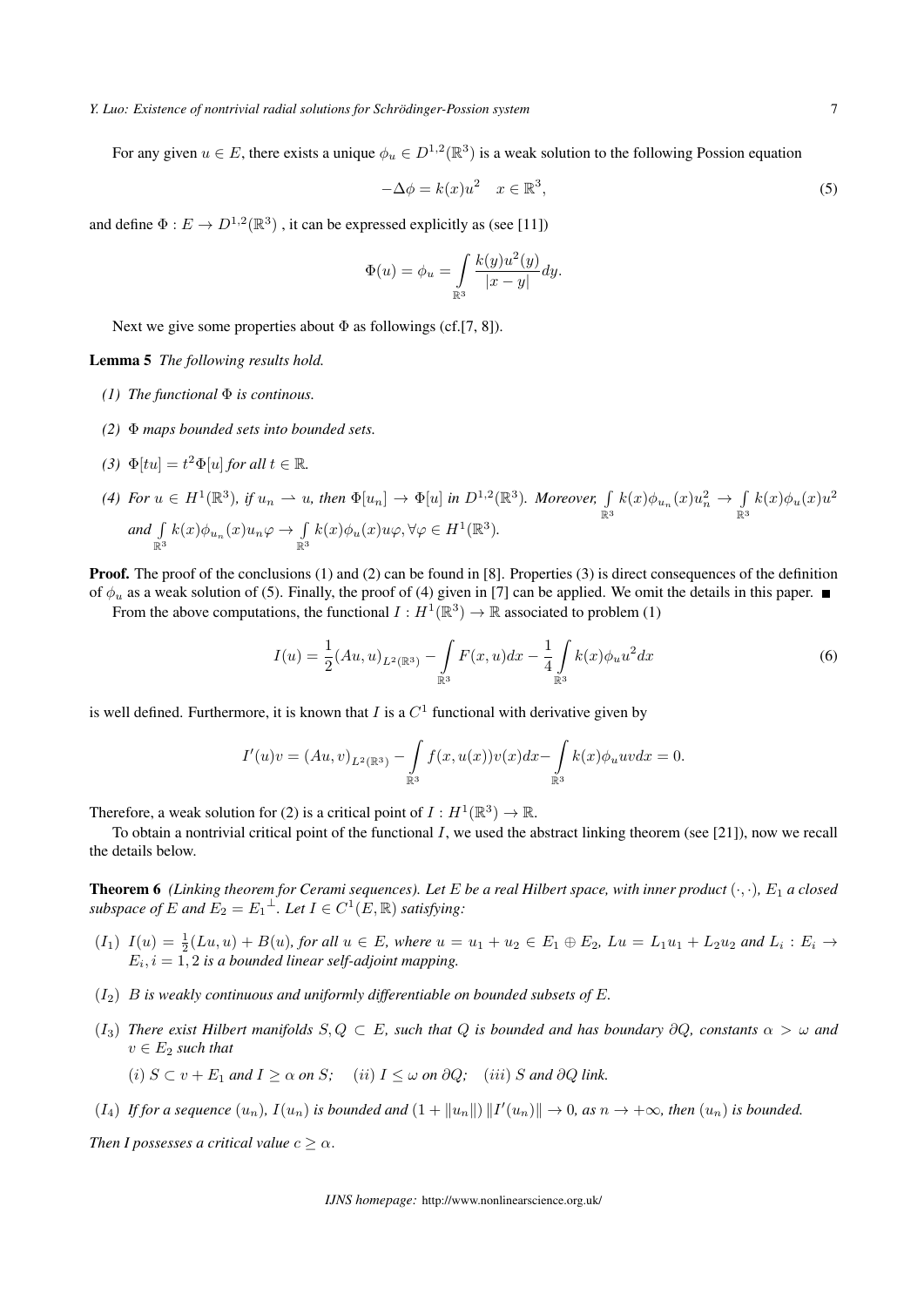In the following we just need to find a critical point of *I* by applying Theorem 6. Since *I* is an indefinite functional, it is necessary to check that *I* satisfies  $(I_1)-(I_4)$ . Since *V* and *F* are radial functions, for reader's convenience, we define  $E = H_{rad}^1(\mathbb{R}^3)$ , which is the Hilbert subspace of all radial symmetric functions in  $H^1(\mathbb{R}^3)$  and consider  $I: E \to \mathbb{R}$ . In fact, functions in *E* satisfy special properties that make true all necessary assumptions on  $I: E \to \mathbb{R}$ , for instance, for any  $\beta \in (2, 2^*)$ , *E* is compactly embedded in  $L^{\beta}(\mathbb{R}^3)$  (see [29] or [6, Theorem A.I'] ).

We denote  $P_A : E \to \mathbb{R}$  is a continuous quadratic form on *E* and

$$
P_A(u) = \int_{\mathbb{R}^3} |\nabla u(x)|^2 dx + \int_{\mathbb{R}^3} V(x)u^2(x) dx = \frac{1}{2} (Au, u)_{L^2(\mathbb{R}^3)}.
$$

The space *E* can be written as  $E = E^0 \oplus E^- \oplus E^+$  with  $E^0$ ,  $E^-$ ,  $E^+$  are the closed subspaces of *E* where  $P_A$  is null, negative and positive definite. Moreover, for all  $u, v \in E$ , if  $B_{P_A}[u, v] = (Au, v)_{L^2(\mathbb{R}^3)}$  is the bilinear form associated to  $P_A$  and  $u, v$  belong to distinct such subspaces, then one has  $B_{P_A}[u, v] = 0$  and  $P_A(u + v) = P_A(u) + P_A(v)$ . In addition  $E^-$ ,  $E^0$ ,  $E^+$  are mutually orthogonal in the  $L^2(\mathbb{R}^3)$ -inner product. Thus, for  $u = u^0 + u^- + u^+ \in E$ , it is suitable to take as an equivalent norm in *E* the expression

$$
||u||2 = ||u||E2 = ||u2||22 + PA(u+) - PA(u-),
$$

and the associated inner product, obtained through  $B_{PA}[u, v]$ , which makes *E* a Hilbert space with  $E^-, E^0, E^+$  orthogonal subspaces of *E*. In virtue of  $(V_2)$  and Remark 2 for all  $u^+ \in E^+$  and for all  $u^- \in E^-$ , it is possible to yields that

$$
\sigma^{+} \|u^{+}\|_{2}^{2} \leq \int_{\mathbb{R}^{3}} \left(\left|\nabla u^{+}(x)\right|^{2} + V(x)\left(u^{+}(x)\right)^{2}\right) dx = \|u^{+}\|^{2},\tag{7}
$$

and

$$
-\sigma^{-} \|u^{-}\|_{2}^{2} \leq -\int_{\mathbb{R}^{3}} (|\nabla u^{-}(x)|^{2} + V(x)(u^{-}(x))^{2}) dx = \|u^{-}\|^{2},
$$
\n(8)

which ensures that the norm chosen above is equivalent to the standard norm in  $H_{rad}^1(\mathbb{R}^3)$ , once  $E^0 = \text{ker}(A)$  is finite dimensional. It is observed that  $I(u) = P_A(u) - \int$  $\mathbb{R}^3$  $F(x, u(x))dx - \frac{1}{4} \int$  $\mathbb{R}^3$  $k(x)\phi_u u^2 dx$ , for all  $u \in E$  and since *E* is a

subspace of  $H^1(\mathbb{R}^3)$ ,  $I \in C^1(E, \mathbb{R})$ . In addition, *I* is indefinite on *E*, henceforth the goal is to apply Theorem 6 in order to get a critical point of *I* restricted to E, and by means of the Principle of Symmetric Critically conclude the critical point is actually a critical point of  $I: H^1(\mathbb{R}^3) \to \mathbb{R}$ , namely a weak solution to (1)(see[24]).

In order to prove that *I* satisfies  $(I_1)$  in Theorem 6. We set  $E_1 = E^+$  and  $E_2 = E^- \oplus E^0$ . Then  $E_2^{\perp} = E_1$  holds. Now, define  $L_i: E_i \to E_i$ , for all  $u \in E_i$ , as given by

$$
(L_i u, v)_E = P'_A(u)v = B_{P_A}[u, v] = (Au, v)_{L^2(\mathbb{R}^3)},
$$

for all  $v \in E_i$ ,  $i = 1, 2$ , where  $P'_A(u)v$  denotes Fréchet derivative of  $P_A$  at u acting on v. Thus,  $L = L_1 + L_2 : E_1 \oplus E_2 \to E_1$  $E_1 \oplus E_2$  is a well defined, linear, bounded operator and it follows that

$$
P_A(u)=\frac{1}{2}(Au,u)_{L^2(\mathbb{R}^3)}=\frac{1}{2}P_A'(u)u=\frac{1}{2}B_{P_A}[u,u]=\frac{1}{2}(Lu,u)_E.
$$

Therefore, *I* satisfies  $(I_1)$  in Theorem 6 since

$$
I(u) = \frac{1}{2}(Lu, u) + B(u),
$$

where

$$
B(u) = -\int_{\mathbb{R}^3} F(x, u(x))dx - \frac{1}{4} \int_{\mathbb{R}^3} k(x)\phi_u u^2 dx = B_1(u) + B_2(u) \quad \text{for all } u \in E.
$$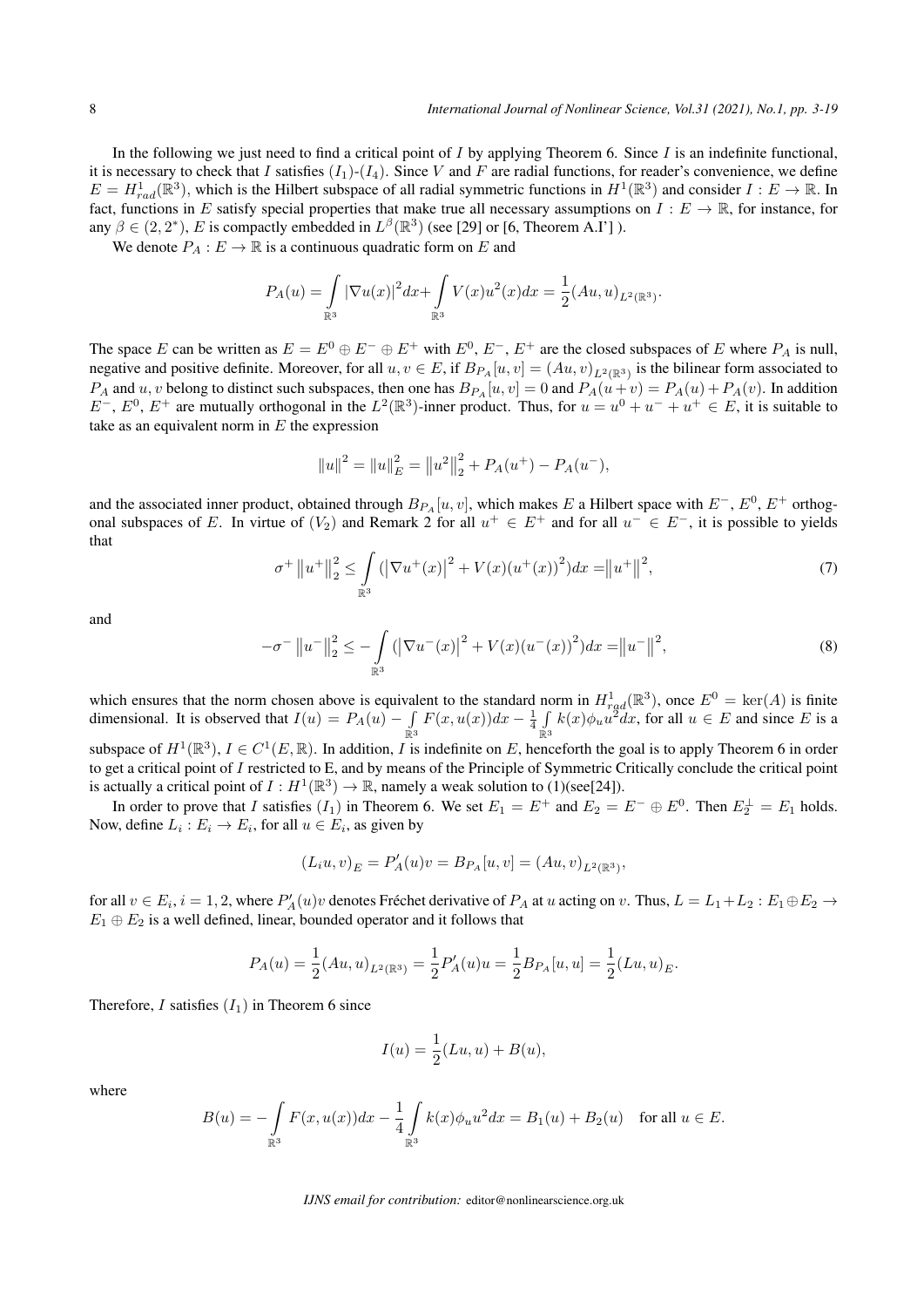## 3 The weak continuity and uniform differentiation of I

In order to proceed with the proof of *I* satisfies  $(I_2)$ , we quote the following famous Strauss compactness lemma[29] (also [6, Theorem A.I.]). The version applies to functions  $P$  depending also on the space variable  $x$ . Supposing that the dependence is uniform on *x* as |*s*| goes to 0 and  $\infty$ . With a minor adaptation of the proof given in [29] one can state the following version.

**Lemma 7** Let  $P : \mathbb{R}^3 \times \mathbb{R} \to \mathbb{R}$  and  $Q : \mathbb{R} \to \mathbb{R}$  be two continuous functions satisfying

$$
\frac{P(x,s)}{Q(s)} \to 0, \quad \text{uniformly in } x \text{ as } |s| \to +\infty. \tag{9}
$$

Let  $(u_n)$  be a sequence of measurable functions from  $\mathbb{R}^3$  to  $\mathbb R$  such that

$$
\sup_{n} \int_{\mathbb{R}^3} |Q(u_n(x))| dx < +\infty,
$$
\n(10)

*and*

$$
P(x, u_n(x)) \to v(x) \text{ a.e. in } \mathbb{R}^3, \text{ as } n \to +\infty.
$$
 (11)

*Then for any bounded Borel set B one has*

$$
\int_{\mathcal{B}} |P(x, u_n(x)) - v(x)| dx \to 0, \text{ as } n \to +\infty.
$$
 (12)

*If one further assumes that*

$$
\frac{P(x,s)}{Q(s)} \to 0, \quad \text{uniformly in } x \text{ as } s \to 0,
$$
\n
$$
(13)
$$

*and*

$$
u_n(x) \to 0 \text{ as } |x| \to +\infty, \text{ uniformly with respect to } n,
$$
 (14)

*then*  $P(\cdot, u_n(\cdot))$  *converges to v in*  $L^1(\mathbb{R}^3)$  *as*  $n \to +\infty$ *.* 

**Proof.** For the purpose of prove the first part of the proposition, it is sufficient to show that  $P(x, u_n(x))$  is uniformly integrable on  $\beta$ . As a matter of fact, in virtue of (11)

$$
\int_{\mathcal{B}\cap\{|P(x,u_n(x))|\leq r\}} |P(x,u_n(x))-v(x)|\,dx\to 0 \quad \text{as } n\to+\infty,
$$

by applying Lebesgue Dominated Convergence Theorem. Moreover, the integral

$$
\int_{\mathcal{B}\cap\{|P(x,u_n(x))|>r\}}|P(x,u_n(x))|\,dx,
$$

is controlled by uniform integration. By condition (9) there exists a positive constant *C* such that

$$
|P(x, u_n(x))| \le C(1 + |Q(u_n(x))|), \quad x \in \mathbb{R}^3.
$$

Hence, due to (10) and Fatou's Lemma, we can infer that  $P(\cdot, u_n(\cdot))$  and  $v$  are in  $L^1(\mathcal{B})$ . In addition, since  $P$  is continuous, it maps compact sets on compact sets, thus fixed  $r > 0$ , if for some  $x \in \mathbb{R}$ ,  $|P(x, u_n(x))| > r$ , there exists  $N = N(r) > 0$ , such that  $|u_n(x)| > N(r)$  and  $N(r) \to +\infty$  as  $r \to +\infty$ . Then one has

$$
\int_{\mathcal{B}\cap\{|P(x,u_n(x))|>r\}}|P(x,u_n(x))|\,dx\leq \int_{\mathcal{B}\cap\{|u_n(x)|>N(r)\}}|P(x,u_n(x))|\,dx.
$$

*IJNS homepage:* http://www.nonlinearscience.org.uk/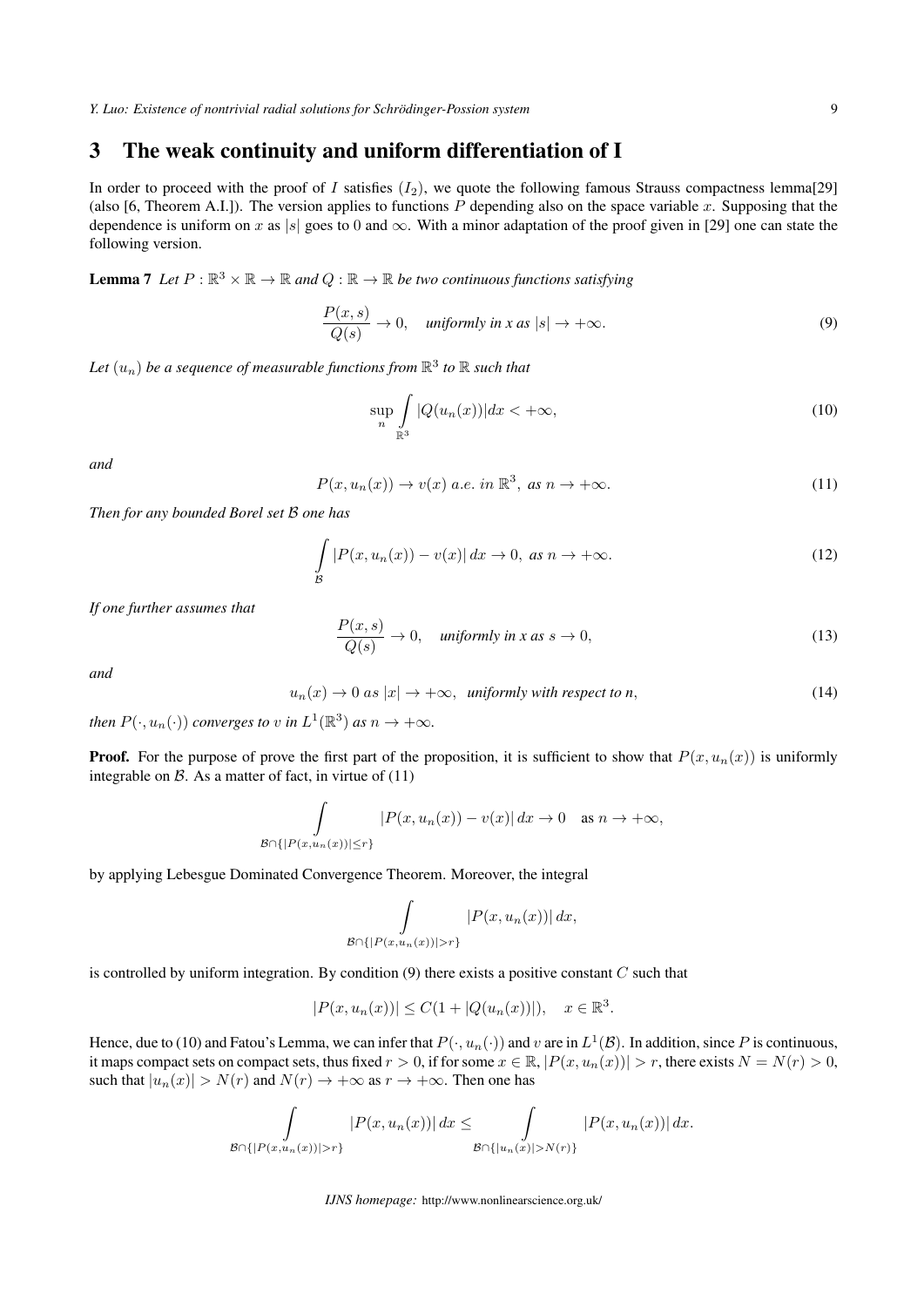Using condition (9), given  $\varepsilon > 0$  there exist  $N(r) > 0$ , such that  $|u_n(x)| \ge N(r)$  implies  $|P(x, u_n(x))| \le \varepsilon |Q(u_n(x))|$ and  $\varepsilon = \varepsilon(r) \to 0$  as  $N(r) \to +\infty$ . Then, there exist  $\overline{C} > 0$  such that

$$
\int_{\mathcal{B}\cap\{|P(x,u_n(x))|>r\}} |P(x,u_n(x))| dx \leq \int_{\mathcal{B}\cap\{|u_n(x)|>N(r)\}} |P(x,u_n(x))| dx
$$
  

$$
\leq \varepsilon(r) \int_{\mathcal{B}} |Q(u_n(x))| dx
$$
  

$$
\leq \bar{C}\varepsilon(r),
$$

which implies that the uniform integrability and ensures the claim.

For the second part,  $P(\cdot, u_n(\cdot))$  converges to *v* in  $L^1(\mathbb{R}^3)$  as  $n \to +\infty$ , it is observe that from (13) given  $\varepsilon > 0$ there exists  $\delta > 0$  such that  $|s| \leq \delta$  shows  $|P(x, s)| \leq \varepsilon |Q(s)|$ , uniformly in *x*. Moreover, as result of (14) given  $\delta > 0$  there exists  $r_0 > 0$  such that  $|u_n(x)| \leq \delta$  for all  $|x| \geq r_0$ , uniformly in n. Therefore,  $|x| \geq r_0$  implies  $|P(x, u_n(x))| \leq \varepsilon |Q(u_n(x))|$ , uniformly in *n*. Hence, in view of Fatou's Lemma  $v \in L^1(\mathbb{R}^3)$  and

$$
\int_{\{|x| \ge r_0\}} |v(x)| dx \le \liminf_{n \to \infty} \int_{\{|x| \ge r_0\}} |P(x, u_n(x))| dx \le \overline{C} \varepsilon.
$$

Furthermore, from the first part, there exists  $n_0 \in \mathbb{N}$  such that for  $n \geq n_0$ 

$$
\int_{\{|x|
$$

Hence, for  $n \geq n_0$  we have

$$
\int_{\mathbb{R}^3} |P(x, u_n(x)) - v(x)| dx \le (2\bar{C} + 1)\varepsilon,
$$

which gives the result.  $\blacksquare$ 

With the purpose of proving that *I* satisfies  $(I_2)$  in Theorem 6, and by means of the previous lemma, the following results are stated and proved.

#### **Lemma 8** If *f* satisfies  $(f_1)$ - $(f_2)$ , then *B* is weakly continuous.

**Proof.** Let  $(u_n) \in E$  and suppose  $(u_n) \to u$  in *E*, then  $(u_n)$  is bounded in *E*. On the one hand, since  $(f_1)$ - $(f_2)$ , for  $2 < p < 2^*$ , we get that

$$
\lim_{s \to 0} \frac{F(x, s)}{|s|^2} = 0 \quad \text{and} \quad \lim_{|s| \to +\infty} \frac{F(x, s)}{|s|^p} = 0, \text{ uniformly in } x. \tag{15}
$$

Hence, setting  $Q(s) = |s|^2 + |s|^p$ , and  $P(\cdot, s) = F(\cdot, s)$ , it is possible to apply Lemma 7. Obviously, in virtue of (15) it yields that

$$
\lim_{s \to 0} \frac{F(x, s)}{|s|^2 + |s|^p} = 0 \quad \text{and} \quad \lim_{|s| \to +\infty} \frac{F(x, s)}{|s|^2 + |s|^p} = 0, \text{ uniformly in } x. \tag{16}
$$

Then *P* and *Q* satisfy (9) and (13). Moreover, since  $(u_n)$  is bounded in *E* and *E* is continuously embedded in  $L^2(\mathbb{R}^3)$ and  $L^p(\mathbb{R}^3)$ , one has

$$
\sup_{n}\int_{\mathbb{R}^{3}}\left(|u_{n}(x)|^{2}+|u_{n}(x)|^{p}\right)dx=\sup_{n}\left(\|u_{n}\|_{2}^{2}+\|u_{n}\|_{p}^{p}\right)\leq C<+\infty.
$$
\n(17)

Hence (10) is satisfied. Provided that  $u_n \rightharpoonup u$  in *E* and *E* is compactly embedded in  $L^p(\mathbb{R}^3)$ ,  $u_n \to u$  in  $L^p(\mathbb{R}^3)$  and  $u_n(x) \to u(x)$  almost everywhere in  $\mathbb{R}^3$ . Thus, letting  $v(x) = F(x, u(x))$  it follows that (11) is satisfied. Finally, since  $(u_n) \subset H_{rad}^1(\mathbb{R}^3)$  and  $u_n(x) \to u(x)$  almost everywhere in  $\mathbb{R}^3$ , it yields  $\lim_{|x| \to +\infty} u_n(x) = 0$ , uniformly with respect to *n |x|→*+*∞*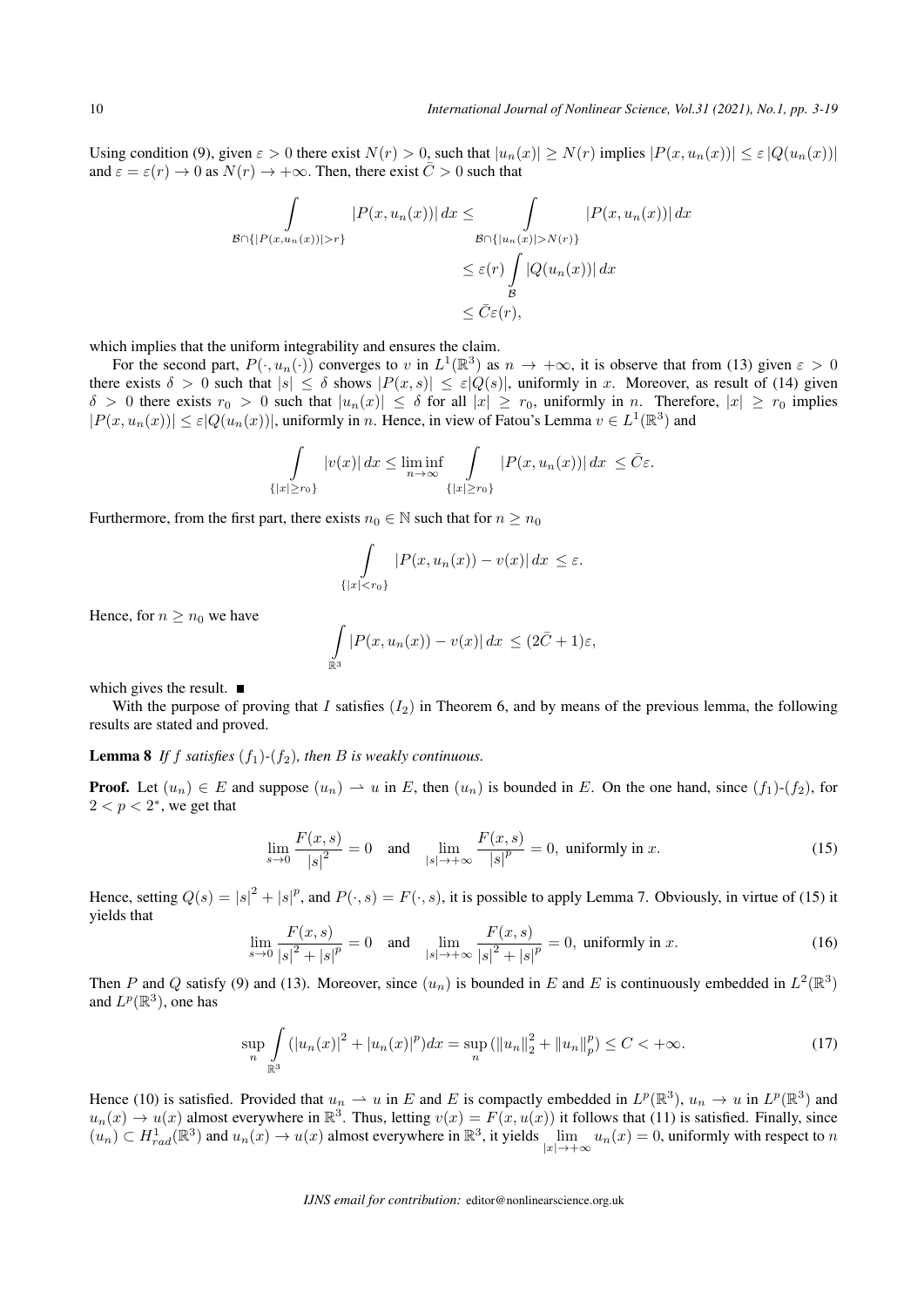(see [6, Lemma A.II.]). Therefore, by Lemma 7, we see that  $F(\cdot, u_n(\cdot)) = P(\cdot, u_n(\cdot)) \to v = F(\cdot, u(\cdot))$  in  $L^1(\mathbb{R}^3)$  as *n →* +*∞*. In other words,

$$
B_1(u_n) = -\int\limits_{\mathbb{R}^3} F(x, u_n(x))dx \to -\int\limits_{\mathbb{R}^3} F(x, u(x))dx = B_1(u), \text{ as } n \to +\infty.
$$

On the other hand, applying Lemma 5, we infer that

$$
B_2(u_n) = -\frac{1}{4} \int_{\mathbb{R}^3} k(x) \phi_{u_n}(x) u_n^2 \to -\frac{1}{4} \int_{\mathbb{R}^3} k(x) \phi_u(x) u^2 = B_2(u), \text{ as } n \to +\infty.
$$

Then *B* is weakly continuous and we complete the proof of Lemma 8.  $\blacksquare$ 

In order to prove *B* is uniformly differentiable on bounded sets of *E*, we stated the classical Hardy-Littlewood-Sobolev inequality (see [20]), there exists an absolute constant  $C_0$  such that

$$
\int_{\mathbb{R}^3} \int_{\mathbb{R}^3} \frac{u^2(x)u^2(y)}{|x-y|} dxdy \le C_0 \left(\int_{\mathbb{R}^3} |u|^{\frac{12}{5}}\right)^{\frac{5}{3}}.
$$
\n(18)

Moreover, we will always use the above inequality in the rest of this paper.

**Lemma 9** Assume that  $f \in L^p(\mathbb{R}^3)$  and  $g \in L^q(\mathbb{R}^3)$ . Then one has

$$
\int_{\mathbb{R}^3} \int_{\mathbb{R}^3} \frac{f(x)g(y)}{|x-y|} dx dy \le c|f|_p|g|_q,
$$
\n(19)

*where*  $1 < p$ ,  $q < \infty$ , and  $\frac{1}{p} + \frac{1}{q} + \frac{1}{3} = 2$ .

The following basic inequality is of fundamental importance for considering (1). The proof is provided in [14, Proof of Propostion 3.2 (3.3)].

**Lemma 10** Suppose that  $u, v \in H^1(\mathbb{R}^3)$ . Then one has

$$
\int_{\mathbb{R}^3} \int_{\mathbb{R}^3} \frac{|u(x)|^2 |v(y)|^2}{|x-y|} dxdy \le \bigg( \int_{\mathbb{R}^3} \int_{\mathbb{R}^3} \frac{|u(x)|^2 |u(y)|^2}{|x-y|} dxdy \bigg)^{\frac{1}{2}} \bigg( \int_{\mathbb{R}^3} \int_{\mathbb{R}^3} \frac{|v(x)|^2 |v(y)|^2}{|x-y|} dxdy \bigg)^{\frac{1}{2}}.
$$
 (20)

In the following, to simplify our notation, we define

$$
\phi_f = \int_{\mathbb{R}^N} \frac{k(y)|f(y)|^2}{|x - y|} dy, \ f \in H^1_{rad}(\mathbb{R}^3). \tag{21}
$$

Apparently, we have the following symmetry property of  $\phi_f$  for  $u, v \in H_{rad}^1(\mathbb{R}^3)$ ,

$$
\int_{\mathbb{R}^3} k(x)\phi_u v^2(x)dx = \int_{\mathbb{R}^3} \int_{\mathbb{R}^3} k(x)k(y) \frac{u^2(x)v^2(y)}{|x-y|} dxdy = \int_{\mathbb{R}^3} k(y)\phi_v u^2(x)dx,\tag{22}
$$

$$
\int_{\mathbb{R}^3} k(x)\phi_u u^2(x)dx = \int_{\mathbb{R}^3} \int_{\mathbb{R}^3} k(x)k(y) \frac{u^2(x)u^2(y)}{|x-y|} dxdy = \int_{\mathbb{R}^3} k(y)\phi_v v^2(x)dx,
$$
\n(23)

$$
\int_{\mathbb{R}^3} k(x)\phi_u u(x)v(x)dx = \int_{\mathbb{R}^3} \int_{\mathbb{R}^3} k(x)k(y)\frac{u(x)v(x)v^2(y)}{|x-y|}dxdy = \int_{\mathbb{R}^3} k(y)\phi_v v(x)u(x)dx,\tag{24}
$$

$$
\int_{\mathbb{R}^3} \int_{\mathbb{R}^3} k(x)k(y) \frac{u(y)v(y)u^2(x)}{|x-y|} dxdy = \int_{\mathbb{R}^3} \int_{\mathbb{R}^3} k(x)k(y) \frac{u(y)v(y)v^2(x)}{|x-y|} dxdy.
$$
\n(25)

**Lemma 11** Suppose that f satisfies  $(f_1)$ - $(f_2)$ , then *B* is uniformly differentiable on bounded sets of *E*.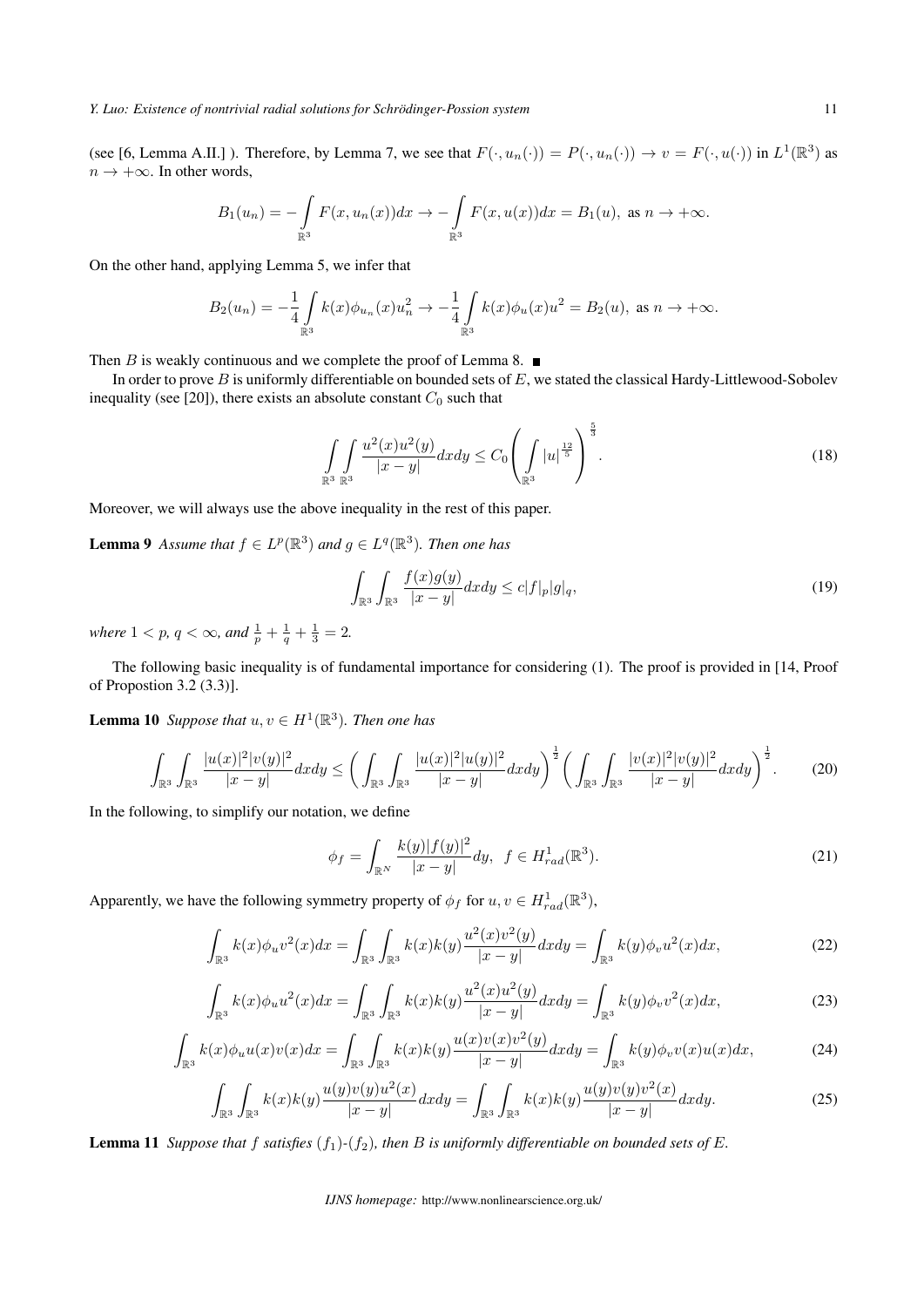**Proof.** First, fixed  $\varrho > 0$  and given  $u + v, v \in B_{\varrho} \subset E$ , the closed ball centered on the origin, let  $\gamma(x) := |f(x, \omega(x)) - \varrho(x)|$  $f(x, u(x))$  and  $\omega(x) = u(x) + \theta(x)v(x)$ , with  $0 \le \theta(x) \le 1$  given by Mean Value Theorem and  $C_1 > 0$  is the constant which is given by the continuous embedding  $E \hookrightarrow L^2(\mathbb{R}^3)$ , it is easy to see that

$$
|B_1(u + v) - B_1(u) - B_1'(u)v|
$$
  
= 
$$
\int_{\mathbb{R}^3} |F(x, u(x) + v(x)) - F(x, u(x)) - f(x, u(x))v(x)| dx
$$
  

$$
\leq \int_{\mathbb{R}^3} |f(x, \omega(x)) - f(x, u(x))| |v(x)| dx
$$
  

$$
\leq C_1 ||\gamma||_{L^2(\mathbb{R}^3)} ||v||.
$$
 (26)

To prove that  $B_1$  is uniformly differentiable on bounded sets of E, given  $\varepsilon > 0$  it is sufficient to show there exist  $\delta > 0$ such that  $C_1||\gamma||_{L^2(\mathbb{R}^3)} \leq \varepsilon$  for all  $u+v, v \in B_\rho$  with  $||v|| \leq \delta$ . Seeking a contradiction, assume that it is not the case, then there exist  $\varrho_0, \varepsilon_0 > 0$  such that for all  $\delta > 0$  there are  $u_\delta + v_\delta, v_\delta \in B_{\varrho_0}$  with  $||v_\delta|| \leq \delta$  and  $C_1||\gamma||_{L^2(\mathbb{R}^3)} > \varepsilon_0$ . Thus, it is possible to obtain for all  $n \in \mathbb{N}$  and  $\delta = \frac{1}{n}$  functions  $u_n + v_n$ ,  $v_n \in B_{\varrho_0}$  such that  $||v_n|| \leq \frac{1}{n}$  and  $C_1||\gamma_n||_{L^2(\mathbb{R}^3)} > \varepsilon_0$ , for  $\gamma_n(x) := |f(x, \omega_n(x)) - f(x, u_n(x))|$ , with  $\omega_n = u_n + \theta_n v_n$ , and  $0 \le \theta_n(x) \le 1$  depending on  $u_n$  and  $v_n$  as before. Due to  $v_n \to 0$  in E, then  $v_n \to 0$  in  $L^2(\mathbb{R}^3)$ ,  $v_n \to 0$  a.e. in  $\mathbb{R}^3$  and there exists  $\psi \in L^2(\mathbb{R}^3)$  such that  $|v_n(x)| \leq \psi(x)$ a.e. in  $\mathbb{R}^3$ . In addition, since  $(u_n) \subset B_{\varrho_0}$ , it is bounded in *E*, then  $u_n \to u$  in *E* up to subsequences, then  $u_n \to u$  in  $L_{loc}^2(\mathbb{R}^3)$  up to subsequences, hence  $u_n(x) \to u(x)$  a.e. in  $\mathbb{R}^3$  and fixed  $B_r(0) \subset \mathbb{R}^3$  there exists  $\chi_r \in L^2(B_r(0))$  such that  $|u_n(x)| \leq \chi_r(x)$  a.e. in  $B_r(0)$  up to subsequences. Moreover,  $\omega_n \rightharpoonup u$  in E up to subsequences, then  $\omega_n(x) \to u$  in  $L_{loc}^2(\mathbb{R}^3)$  up to subsequences, thus  $\omega_n(x) \to u(x)$  a.e. in  $\mathbb{R}^3$ , which implies that  $\gamma_n(x) \to 0$ , a.e. in  $\mathbb{R}^3$ , provided that *f* is continuous. Additionally, by Remark 4 with  $p = 2$ , we get that

$$
|\gamma_n(x)|^2 = |f(x, \omega_n(x)) - f(x, u_n(x))|^2
$$
  
\n
$$
\leq 2 \left[ |f(x, \omega_n(x))|^2 + |f(x, u_n(x))|^2 \right]
$$
  
\n
$$
\leq 2 \left[ C^2 |\omega_n(x)|^2 + C^2 |u_n(x)|^2 \right]
$$
  
\n
$$
\leq 2 \left[ C^2 |u_n(x) + \theta_n(x) v_n(x)|^2 + C^2 |u_n(x)|^2 \right]
$$
  
\n
$$
\leq 2C^2 \left[ 2(|u_n(x)|^2 + |v_n(x)|^2) + |u_n(x)|^2 \right]
$$
  
\n
$$
\leq 2C^2 \left[ 3|u_n(x)|^2 + 2|v_n(x)|^2 \right]
$$
  
\n
$$
\leq 6C^2 \left[ \chi_r^2(x) + \psi^2(x) \right],
$$
 (27)

almost everywhere in  $B_r(0)$ . Since  $\chi^2_r + \psi^2 \in L^1(B_r(0))$ , in view of Lebesgue Dominated Convergence Theorem, it shows that

$$
\int_{B_r(0)} |\gamma_n(x)|^2 dx \to 0, \text{ as } n \to +\infty.
$$
 (28)

On the other hand, since  $(\omega_n) \subset H_{rad}^1(\mathbb{R}^3)$  and  $(u_n) \subset H_{rad}^1(\mathbb{R}^3)$  are bounded sequences, applying the characterization of decay of radial functions (see [6, Radial Lemma A.II)] , we know that

$$
\lim_{|x| \to +\infty} \omega_n(x) = \lim_{|x| \to +\infty} u_n(x) = 0
$$
, uniformly with respect to n.

Therefore, we give  $\zeta > 0$ , and there exists  $r > 0$  such that  $|x| \ge r$  implies  $|\omega_n(x)|, |u_n(x)| \le \zeta$  for all  $n \in \mathbb{R}$ . Moreover, given  $\eta > 0$  by  $(f_1)$  there exists  $\zeta > 0$  small enough such that  $|f(x, s)| \leq \eta |s|$  for all  $|s| \leq \zeta$ . Hence, for  $r > 0$  large enough, one has

$$
|f(x, \omega_n(x))| \le \eta |\omega_n(x)| \quad \text{and} \quad |f(x, u_n(x))| \le \eta |u_n(x)|,
$$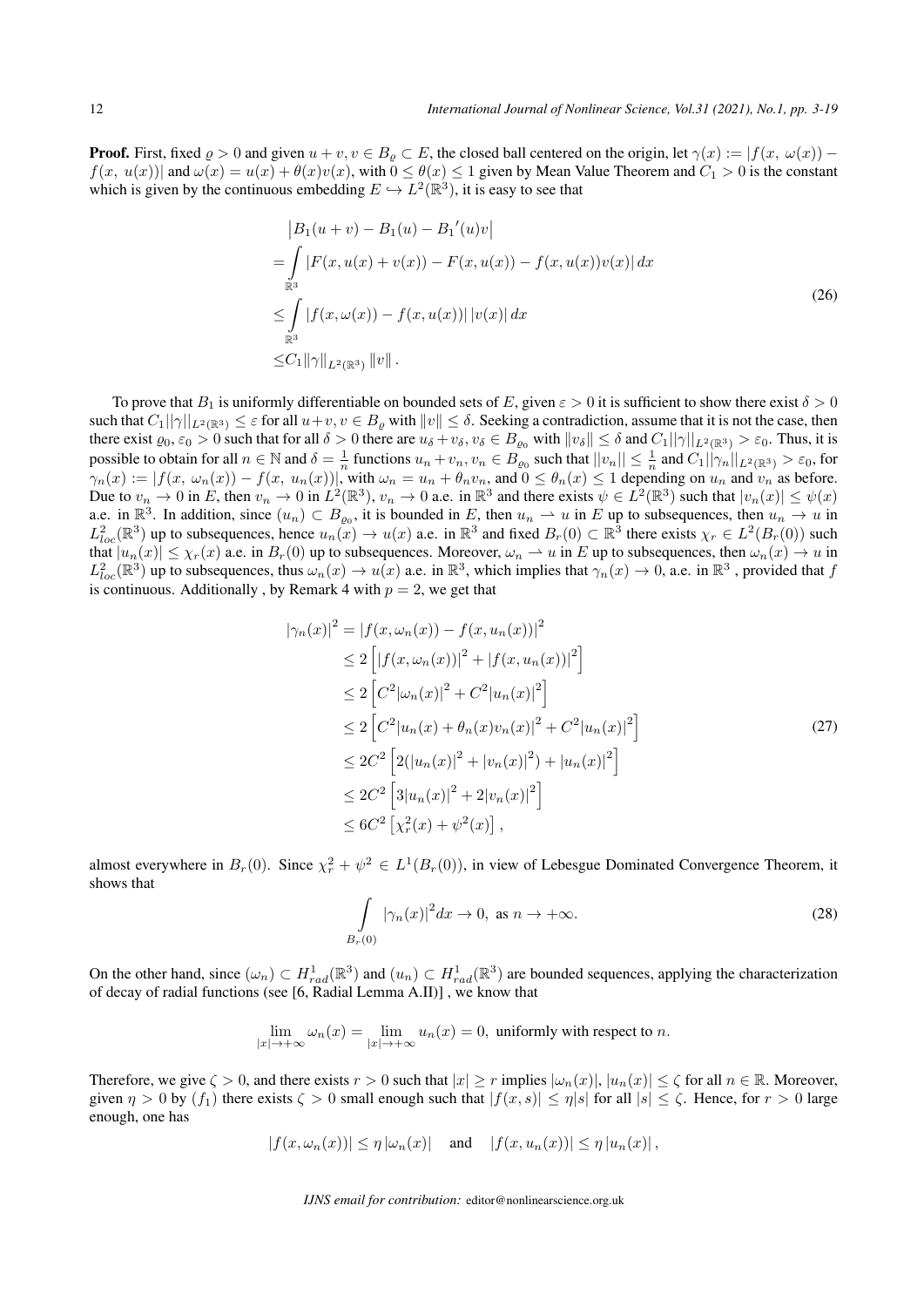for all  $|x| \ge r$  and since  $(\omega_n)$  and  $(u_n)$  are bounded sequences in  $L^2(\mathbb{R}^3)$ , we obtain that

$$
\int_{\mathbb{R}^{3}\setminus B_{r}(0)} |\gamma_{n}(x)|^{2} dx \leq 2 \int_{\mathbb{R}^{3}\setminus B_{r}(0)} \left[ |f(x, \omega_{n}(x))|^{2} + |f(x, u_{n}(x))|^{2} \right] dx
$$
  

$$
\leq 2\eta \int_{\mathbb{R}^{3}\setminus B_{r}(0)} \left( |\omega_{n}(x)|^{2} + |u_{n}(x)|^{2} \right) dx
$$
  

$$
\leq 2\eta \sup_{n} \left( ||\omega_{n}||_{2}^{2} + ||u_{n}||_{2}^{2} \right) \leq C\eta < \frac{1}{2} \left( \frac{\varepsilon_{0}}{C_{1}} \right)^{2},
$$
 (29)

for  $\vartheta$  sufficiently small. Thus, from (28) and (29), we have

$$
\left(\frac{\varepsilon_0}{C_1}\right)^2 < \|\gamma_n\|_{L^2(\mathbb{R}^3)}^2 = \int_{\mathbb{R}^3} |\gamma_n(x)|^2 dx \le o_n(1) + \frac{1}{2} \left(\frac{\varepsilon_0}{C_1}\right)^2 \text{ as } n \to +\infty. \tag{30}
$$

Hence, letting pass to the limit in (30) as  $n \to +\infty$ , it yields a contradiction. It shows that  $B_1$  is uniformly differentiable on bounded sets of *E*.

Next we prove that  $B_2$  is also uniformly differentiable on bounded sets of E. Similarly, note that fixed  $\rho > 0$  and given  $u + v, v \in B_{\varrho} \subset E$ , the closed ball centered on the origin, given  $\varepsilon > 0$ , applying Hardy-Littlewood-Sobolev inequality, Lemma 9 and Lemma 10, there exists absolute constants  $C_0$ ,  $C_2$ ,  $C_3$ , such that

$$
|B_{2}(u+v) - B_{2}(u) - B_{2}'(u)v|
$$
  
\n
$$
= \left| \frac{1}{4} \int_{\mathbb{R}^{3}} k(x) \phi_{(u+v)}(u+v)^{2} dx - \frac{1}{4} \int_{\mathbb{R}^{3}} k(x) \phi_{u} u^{2} dx - \int_{\mathbb{R}^{3}} k(x) \phi_{u} u v dx \right|
$$
  
\n
$$
= \int_{\mathbb{R}^{3}} \int_{\mathbb{R}^{3}} \left| \frac{1}{4} k(x) k(y) \frac{u^{2}(y) u^{2}(x)}{|x-y|} + \frac{1}{2} k(x) k(y) \frac{u^{2}(y) v^{2}(x)}{|x-y|} + k(x) k(y) \frac{u(y) v(y) u(x) v(x)}{|x-y|} \right| dxdy
$$
  
\n
$$
= \left| \frac{1}{4} \int_{\mathbb{R}^{3}} k(x) \phi_{u} u^{2} dx \right| + \left| \frac{1}{2} \int_{\mathbb{R}^{3}} k(x) \phi_{u} v^{2} dx \right| + \left| \int_{\mathbb{R}^{3}} \int_{\mathbb{R}^{3}} k(x) k(y) \frac{u(y) v(y) u(x) v(x)}{|x-y|} dxdy \right|
$$
  
\n
$$
\leq C_{0} ||u||^{4} + C_{2} ||u||^{2} ||v||^{2} + C_{3} |uv|_{\frac{6}{5}} |uv|_{\frac{6}{5}}
$$
  
\n
$$
\leq \varepsilon.
$$

Therefore, we finish the proof.  $\blacksquare$ 

# 4 The linking geometry

In order to prove that *I* satisfies  $(I_3)$  in Theorem 6, as usual, set

$$
S = (\partial B_{\rho} \cap E_1) \quad \text{and} \quad Q = \{ re + u_2 : r \ge 0, u_2 \in E_2, ||re + u_2|| \le r_1 \},
$$

where  $0 < \rho < r_1$  are constants and  $e \in E_1$ ,  $||e|| = 1$ , is chosen suitably. In fact, as a result of the strict inequality in hypothesis ( $f_3$ ) and by Remark 2, we can select  $e \in E_1$  a unitary vector given by the spectral family of operator *A* and *ε >* 0 small enough satisfying

$$
1 = ||e||^2 = P_A(e) = \frac{1}{2} (Ae, e)_{L^2(\mathbb{R}^N)}
$$
  
\n
$$
\leq \frac{1}{2} (\sigma^+ + \varepsilon) ||e||_2^2
$$
  
\n
$$
< \frac{1}{2} a_0 ||e||_2^2
$$
  
\n
$$
\leq \frac{1}{2} \int_{\mathbb{R}^3} h(x) e^2(x) dx.
$$
\n(32)

*IJNS homepage:* http://www.nonlinearscience.org.uk/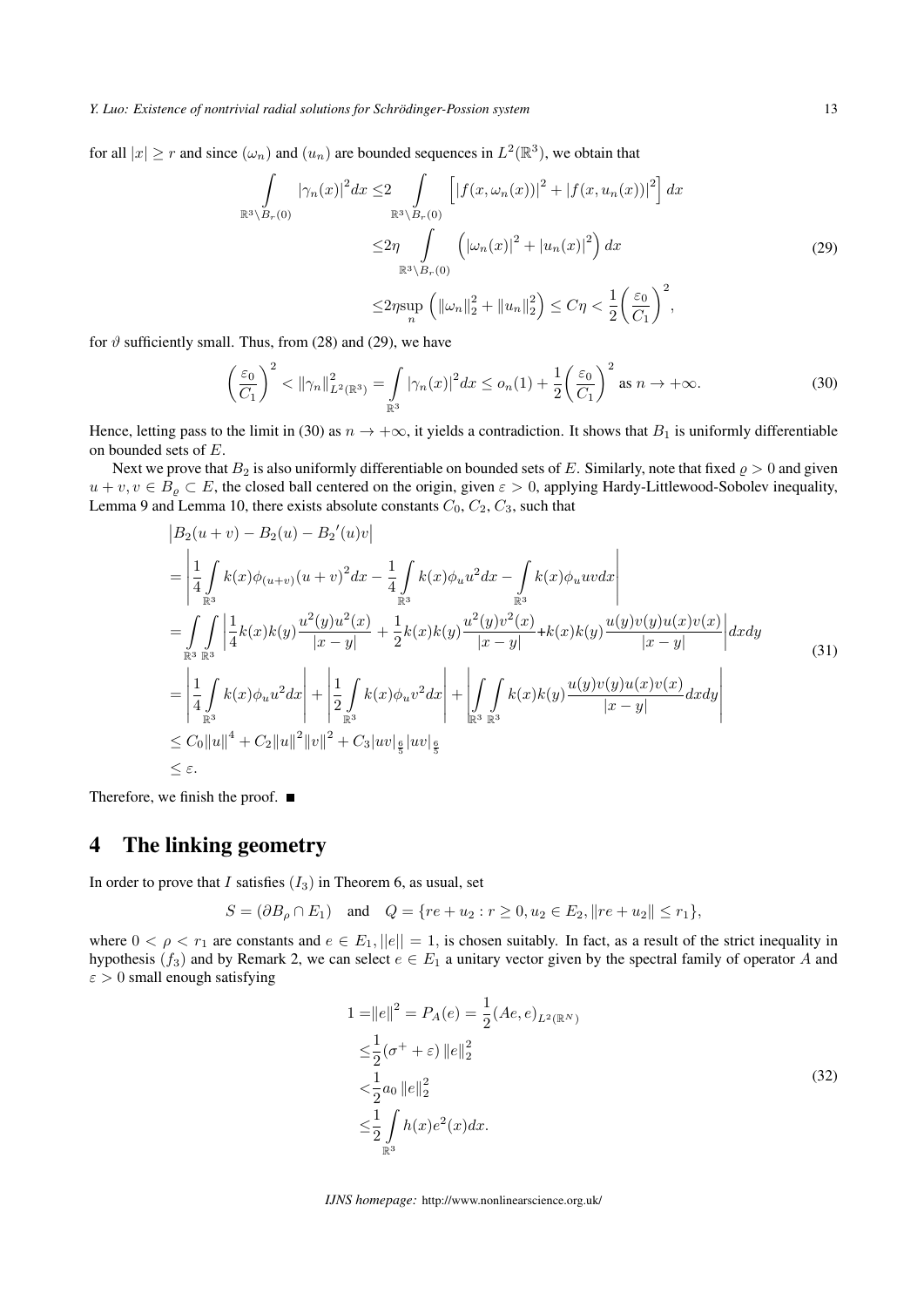We choose such an *e*, via (32) it shows that if  $r_1 > 0$  is sufficiently large, then  $I|_S \ge \alpha > 0$  and  $I|_{\partial Q} \le 0$  for some  $\alpha > 0$ . Moreover, *S* and *Q* "link" (cf. [21]). Therefore, *I* satisfies (*I*<sub>3</sub>) for some  $\alpha > 0$ ,  $\omega = 0$  and arbitrary  $\vartheta \in E_2$ . Indeed, the following lemma gives the result.

**Lemma 12** *Suppose that*  $(V_1) - (V_2)$  *on*  $V$  *and*  $(f_1) - (f_3)$  *on*  $f$  *holds, then*  $I$  *satisfies*  $(I_3)$ *.* 

**Proof.** Note that  $S \subset E_1$ , then from Remark 4, for  $2 < p < 2^*$  and for all  $u_1 \in S$ . Thus, a direct argument shows that

$$
I(u_1) = \frac{1}{2} ||u_1|| - \int_{\mathbb{R}^3} F(x, u_1(x)) dx - \frac{1}{4} \int_{\mathbb{R}^3} k(x) \phi_{u_1} u_1^2 dx
$$
  
\n
$$
\geq \frac{1}{2} \rho^2 - \int_{\mathbb{R}^3} (\frac{\varepsilon}{2} |u_1(x)|^2 + \frac{C_{\varepsilon}}{p} |u_1(x)|^p) dx - \frac{c}{4} ||u_1||^4
$$
  
\n
$$
\geq \frac{1}{2} \rho^2 - (\frac{\varepsilon}{2} C_2^2 ||u_1||^2 + \frac{C_{\varepsilon}}{p} C_p^p ||u_1||^p |u_1(x)|^p + \frac{c}{4} ||u_1||^4)
$$
  
\n
$$
= \rho^2 \left[ \frac{1}{2} (1 - \varepsilon C_2^2) - (\frac{C_{\varepsilon}}{p} C_p^p \rho^{p-2} - \frac{c}{4} \rho^2) \right]
$$
  
\n
$$
\geq \rho^2 (b_1 - b_2) = \alpha > 0,
$$
 (33)

where  $\varepsilon$ ,  $\rho$  are chosen small enough, such that  $1 > \varepsilon C_2^2$ ,  $\frac{C_\varepsilon}{p} C_p^p \rho^{p-2} > \frac{c}{4} \rho^2$  and also

$$
b_1 = \frac{1}{2}(1 - \varepsilon C_2^2) > \frac{C_{\varepsilon}}{p} C_p^p \rho^{p-2} - \frac{c}{4} \rho^2 = b_2.
$$

Therefore, from (33),  $(I_3)(i)$  holds for *I*.

With the purpose of proving that *I* satisfies  $(I_3)(ii)$  in Theorem 6, with  $\omega = 0$ , note that  $I(v) \leq 0$ , for all  $v \in E_2 =$  $E^- \oplus E^0$ , then it suffices to show that  $I(re+v) \le 0$  for  $r > 0$ ,  $u \in E_2$  and  $||re+v|| \ge r_1$ , for some  $r_1 > 0$  large enough. Arguing indirectly assume that some sequence  $(r_n e + v_n) \subset \mathbb{R}^+ e \oplus E_2$  satisfies  $||re + v|| \to +\infty$  and  $I(re + v) > 0$  for all  $n \in \mathbb{N}$ . For seeking a contradiction, we can set

$$
\tilde{v}_n := \frac{r_n e + v_n}{||r_n e + v_n||} = t_n e + \xi_n,
$$

where  $t_n \in \mathbb{R}^+, \xi_n = \xi_n^- + \xi_n^0 \in E_2 = E^- \oplus E^0$  and  $\|\tilde{v}_n\| = 1$ . Provided that  $(\tilde{v}_n)$  is bounded, up to subsequences it yields that  $\tilde{v}_n \rightharpoonup \tilde{v} = te + \xi$  in E, hence  $\tilde{v}_n \to \tilde{v}$  in  $L^2_{loc}(\mathbb{R}^3)$ . Then, up to subsequences,  $\tilde{v}_n(x) \to \tilde{v}(x)$  almost everywhere in  $\mathbb{R}^3$ ,  $t_n \to t$  in  $\mathbb{R}^+, \xi_n^- \to \xi^-$  in E, and  $\xi_n^0 \to \xi^0$  in E, since  $t_n, \xi_n^-$  and  $\xi_n^0$  are also bounded,  $(\xi_n^0) \subset E^0$ and  $E^0$  is finite dimensional. Noting that

$$
1 = ||t_n e + \xi_n||^2 = t_n^2 + ||\xi_n^-||^2 + ||\xi_n^0||^2,
$$

it follows that  $0 \le t_n^2 \le 1$ , and it yields

$$
\frac{I(r_ne + v_n)}{||r_ne + v_n||^2} = t_n^2 ||e||^2 - ||\xi_n^-||^2 - \int_{\mathbb{R}^3} \frac{F(x, r_ne(x) + v_n(x))}{||r_ne + v_n||^2} dx - \frac{1}{4} \int_{\mathbb{R}^3} \frac{k(x)\phi_u u^2}{||r_ne + v_n||^2} dx
$$
  

$$
= t_n^2 - 1 + \frac{1}{2} ||\xi_n^0||^2 - \int_{\mathbb{R}^3} \frac{F(x, r_ne(x) + v_n(x))}{||r_ne + v_n||^2} dx - \frac{1}{4} \int_{\mathbb{R}^3} \frac{k(x)\phi_u u^2}{||r_ne + v_n||^2} dx > 0,
$$
(34)

hence  $0 < t \leq 1$ . Moreover, from (32) it is possible to choose a bounded domain  $\Omega \subset \mathbb{R}^3$ , such that

$$
1 < \int_{\Omega} h(x)e^{2}(x)dx.
$$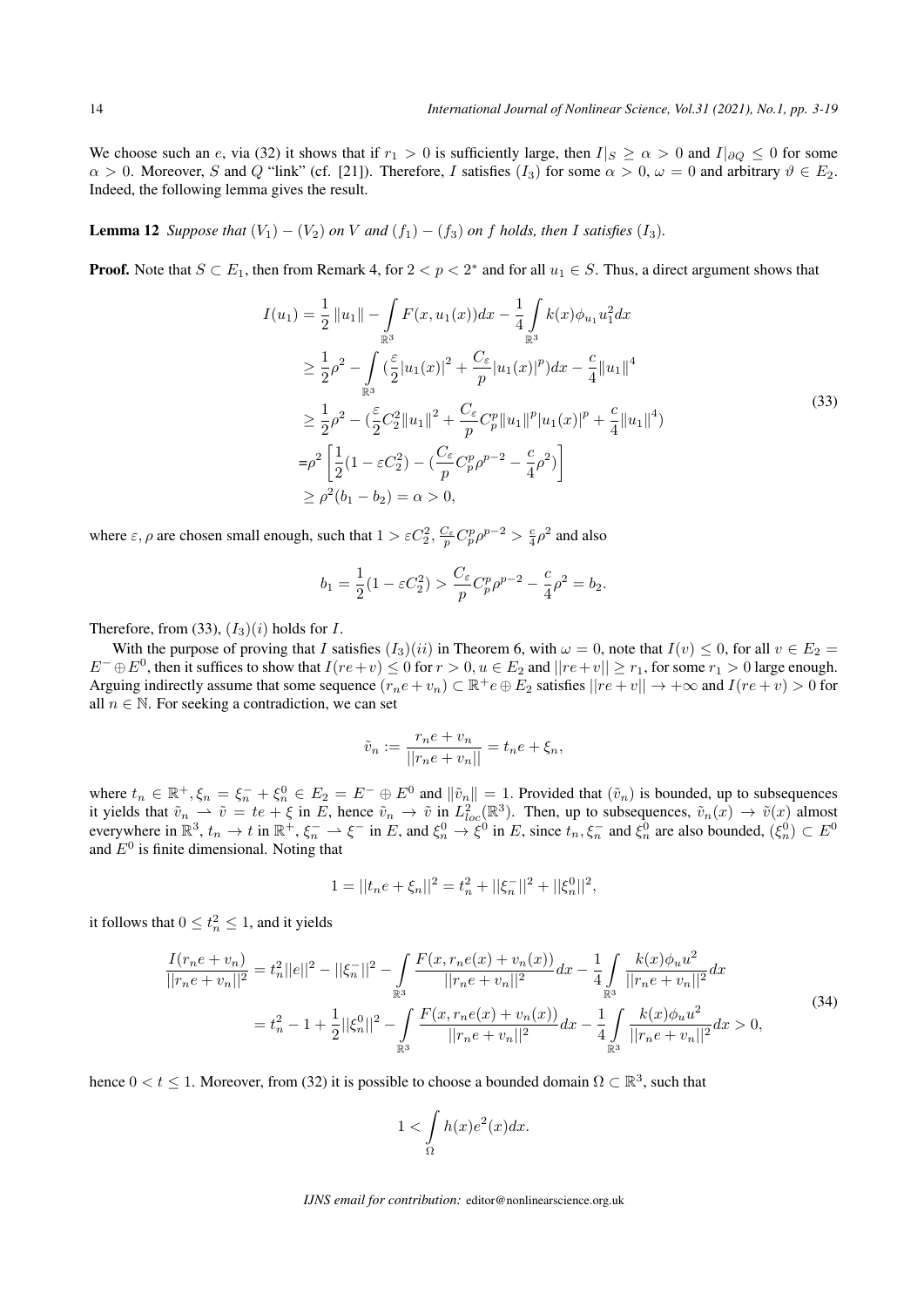$\overline{\phantom{a}}$  $\overline{\phantom{a}}$  $\overline{\phantom{a}}$ 

Then,

$$
0 > \frac{t^2}{2} - \frac{t^2}{2} \int_{\Omega} h(x)e^2(x)dx
$$
  
\n
$$
\geq t^2 \left(\frac{1}{2} - \frac{1}{2} \int_{\Omega} h(x)e^2(x)dx\right) - \left(1 - \frac{1}{2}||\xi^0||^2 - \frac{t^2}{2}\right) - \frac{1}{2} \int_{\Omega} h(x)\xi^2(x)dx
$$
  
\n
$$
= t^2 \left(1 - \frac{1}{2} \int_{\Omega} h(x)e^2(x)dx\right) - 1 + \frac{1}{2}||\xi^0||^2 - \frac{1}{2} \int_{\Omega} h(x)\xi^2(x)dx.
$$
 (35)

On the other hand, from assumptions  $(f_1) - (f_2)$  and since  $\tilde{v}_n$  is convergent in  $L^2(\Omega)$ , there exists some  $\psi \in L^1(\Omega)$  such that  $\overline{\phantom{a}}$ 

$$
\frac{F(\cdot, r_n e(\cdot) + v_n(\cdot))}{||r_n e + v_n||^2} \leq r_\infty |\tilde{v}_n(\cdot)|^2 \leq \psi(\cdot) \in L^1(\Omega).
$$

Moreover, provided that  $||r_ne + v_n|| \to +\infty$  and  $\tilde{v}_n(x) \to \tilde{v}(x) \neq 0$ , almost everywhere in  $supp(\tilde{v})$ , we infer that  $v_n(x) = \tilde{v}_n(x) ||r_n e(x) + v_n(x)|| \rightarrow +\infty$  almost everywhere in  $supp(\tilde{v})$ , as  $n \rightarrow +\infty$ . Furthermore, we get that

$$
\frac{F(x, r_n e(x) + v_n(x))}{||r_n e + v_n||^2} = \frac{F(x, \tilde{v}_n(x) || r_n e + u_n ||) \tilde{v}_n^2(x)}{\tilde{v}_n^2(x) || r_n e + v_n ||^2} \to \frac{1}{2} h(x) \tilde{v}^2(x),
$$

almost everywhere in  $supp(\tilde{v})$  as  $n \to +\infty$ . Note that,  $supp(\tilde{v}) \neq \emptyset$ , since  $\tilde{v} = te + \xi$ , with  $supp(e) \neq \emptyset$  and  $(e, \xi)_{L^2(\mathbb{R}^3)} = 0$ . Thus, because of Lebesgue Dominated Convergence Theorem, we conclude that

$$
\int_{\Omega} \frac{F(x, r_n e(x) + v_n(x))}{||r_n e + v_n||^2} dx \to \frac{1}{2} \int_{\Omega} h(x) (te(x) + \xi(x))^2 dx \quad \text{as } n \to +\infty.
$$

From (34) one has

$$
t_n^2 - 1 + \frac{1}{2} ||\xi_n^0||^2 - \int_{\mathbb{R}^3} \frac{F(x, r_n e(x) + v_n(x))}{||r_n e + v_n||^2} dx > 0.
$$

Passing to the limit as  $n \to +\infty$ , one infers that

$$
0 \le t^2 - 1 + \frac{1}{2} ||\xi^0||^2 - \frac{1}{2} \int_{\Omega} h(x)(t^2 e^2(x) + \xi^2(x)) dx
$$
  
=  $t^2 \left( 1 - \frac{1}{2} \int_{\Omega} h(x) e^2(x) dx \right) - 1 + \frac{1}{2} ||\xi^0||^2 - \frac{1}{2} \int_{\Omega} h(x) \xi^2(x) dx.$  (36)

This contradicts (35). Therefore we complete the proof.  $\blacksquare$ 

### 5 The boundedness of Cerami sequences

The following lemma ensures *I* satisfies last hypothesis in Theorem 6. Finally, with this result, it is possible to prove Theorem 1. For the boundedness of Cerami sequences, standard arguments are applied and hypotheses  $(f_4)$  and  $(f_5)$  are used. It is important to point out that these assumptions are merely used in order to prove next lemma, since the special properties of radial functions are not sufficient when problem (1) is treated in  $\mathbb{R}^3$ .

**Lemma 13** Assuming that *V* satisfies  $(V_1) - (V_2)$  and  $f$  satisfies  $(f_1) - (f_5)$ , then  $I$  satisfies  $(I_4)$ .

**Proof.** We may choose  $b > 0$  is an arbitrary constant, and take  $(u_n) \subset I^{-1}([c-b, c+b])$  satisfies  $(1+||u_n||)||I'(u_n)|| \to$ 0, it is necessary to show that  $(u_n)$  is bounded. Suppose by contradiction that  $||u_n|| \to +\infty$ , up to subsequences. We select  $\bar{u}_n := \frac{u_n}{||u_n||}$ , it is bounded. According to the compact embeddings previously mentioned (cf. [29] and [6]). Thus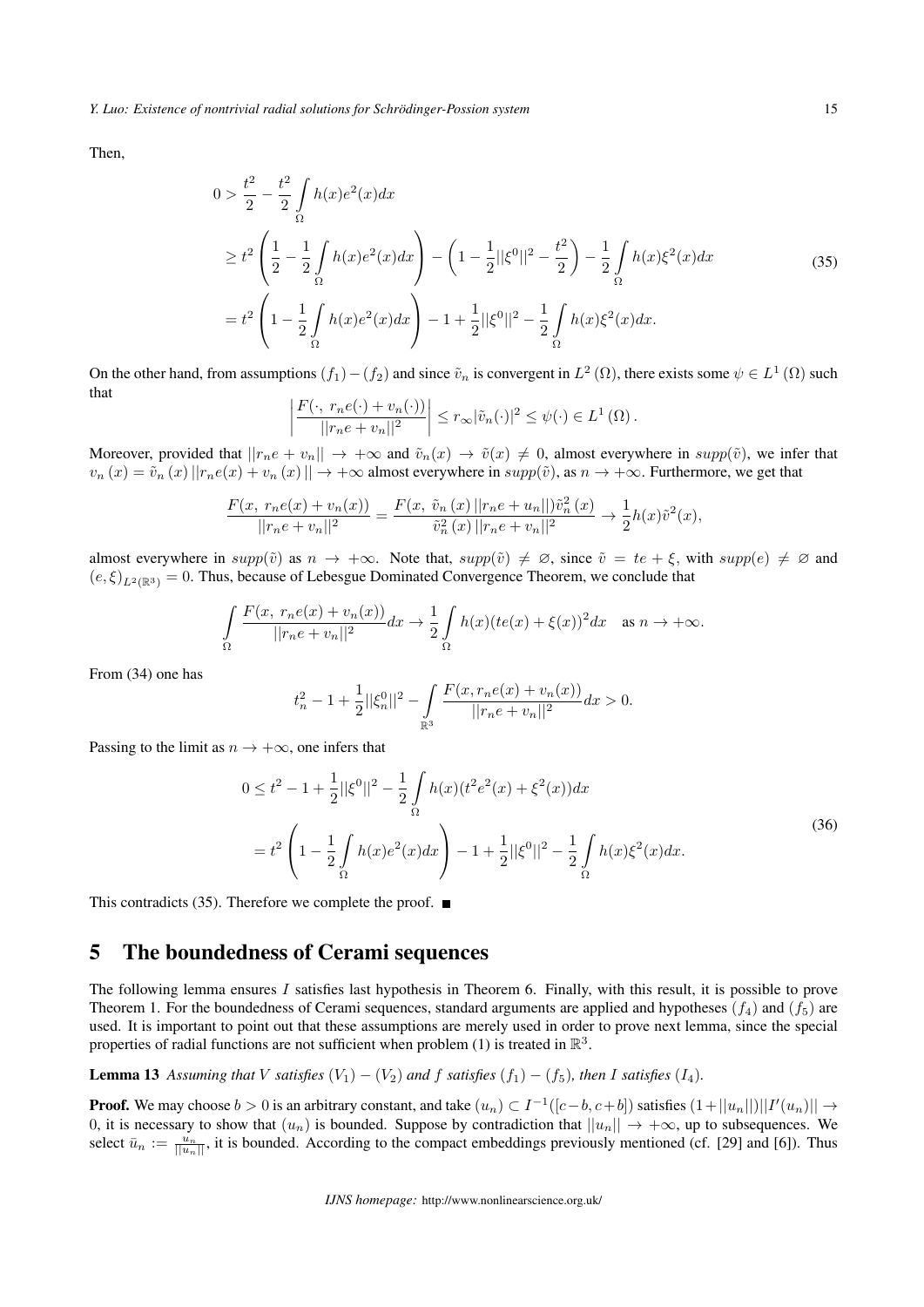$\bar{u}_n \rightharpoonup \bar{u}$  in E and  $\bar{u}_n \to \bar{u}$  in  $L^{\beta}(\mathbb{R}^3)$ , for  $\beta \in (2, 2^*)$ . Then we define  $u_n = u_n^+ + u_n^- + u_n^0 \in E^+ \oplus E^- \oplus E^0$ , and we easily get that

$$
o_n(1) = I'(u_n) \frac{u_n^+}{||u_n||^2} = \frac{1}{||u_n||} I'(u_n) \bar{u}_n^+
$$
  
\n
$$
= ||\bar{u}_n^+||^2 - \int_{\mathbb{R}^3} \frac{f(x, u_n(x))}{u_n(x)} \bar{u}_n(x) \bar{u}_n^+(x) dx - \int_{\mathbb{R}^3} \frac{k(x) \phi_{u_n} u_n(x) \bar{u}_n^+(x)}{||u_n||} dx
$$
  
\n
$$
= ||\bar{u}_n^+||^2 - \int_{\mathbb{R}^3} \frac{f(x, u_n(x))}{u_n(x)} (\bar{u}_n^+(x))^2 dx - \int_{\mathbb{R}^3} k(x) \phi_{u_n} (\bar{u}_n^+(x))^2 dx,
$$
\n(37)

and

$$
o_n(1) = I'(u_n) \frac{u_n^2}{||u_n||^2} = \frac{1}{||u_n||} I'(u_n) \bar{u}_n
$$
  
\n
$$
= -||\bar{u}_n||^2 - \int_{\mathbb{R}^3} \frac{f(x, u_n(x))}{u_n(x)} \bar{u}_n(x) \bar{u}_n(x) dx - \int_{\mathbb{R}^3} \frac{k(x) \phi_{u_n} u_n(x) \bar{u}_n(x)}{||u_n||} dx
$$
  
\n
$$
= -||\bar{u}_n||^2 - \int_{\mathbb{R}^3} \frac{f(x, u_n(x))}{u_n(x)} (\tilde{u}_n^-(x))^2 dx - \int_{\mathbb{R}^3} k(x) \phi_{u_n} (\bar{u}_n^-(x))^2 dx.
$$
\n(38)

Subtracting (38) from (37), and by means of  $1 = ||\bar{u}_n^+||^2 + ||\bar{u}_n^-||^2 + ||\bar{u}_n^0||^2$ . A direct computation shows that

$$
o_n(1) = 1 - ||\bar{u}_n^0||^2 - \int_{\mathbb{R}^3} \frac{f(x, u_n(x))}{u_n(x)} [(\bar{u}_n^+(x))^2 - (\bar{u}_n^-(x))^2] dx - \int_{\mathbb{R}^3} k(x) \phi_{u_n} [(\bar{u}_n^+(x))^2 - (\bar{u}_n^-(x))^2] dx. \tag{39}
$$

Provided that  $(\bar{u}_n^0) \subset E^0$ , which is finite dimensional, then the weak convergence implies that  $\bar{u}_n^0 \to \bar{u}^0$  in *E*. On the other hand, given  $\varphi \in C_0^{\infty}(\mathbb{R}^3)$  and setting  $supp(\varphi) = K$ , since  $\bar{u}_n \to \bar{u}$  in  $L^2(K)$ , and applying Lebesgue Dominated Convergence Theorem, one obtains that

$$
\int\limits_K \frac{f(x, u_n(x))}{u_n(x)} \bar{u}_n(x) \varphi(x) dx = \int\limits_K h(x) \bar{u}_n(x) \varphi(x) dx + o_n(1), \text{ as } n \to +\infty.
$$

Hence, it yields that

$$
o_n(1) = \frac{I'(u_n)\varphi}{||u_n||}
$$
  
=  $\frac{P'_A(u_n)\varphi}{||u_n||} - \int_K \frac{f(x, u_n(x))}{u_n(x)} \bar{u}_n(x)\varphi(x) dx - \int_K k(x)\phi_{u_n} \bar{u}_n(x)\varphi(x) dx$   
=  $(A\bar{u}_n, \varphi)_{L^2(\mathbb{R}^3)} - \int_K (h(x) + k(x)\phi_{u_n}) \bar{u}_n(x)\varphi(x) dx + o_n(1)$   
=  $(\mathcal{J}\bar{u}_n, \varphi)_{L^2(\mathbb{R}^3)} + o_n(1) = (\mathcal{J}\bar{u}, \varphi)_{L^2(\mathbb{R}^3)} + o_n(1).$  (40)

In view of (40), if  $\bar{u} \neq 0$ , it is an eigenvector of *J* with eigenvalue 0. Nevertheless, by  $(f_4)$ ,  $0 \notin \sigma_p(\mathcal{J})$  and hence we have  $\tilde{u} = 0$ . It deduces that  $\bar{u}^+ = \bar{u}^- = \bar{u}^0 = 0$  and thus  $\bar{u}_n^{\pm} \to 0$  in  $L^{\beta}(\mathbb{R}^3)$ , for  $\beta \in (2, 2^*)$ , in view of the compact embeddings, and  $\bar{u}_n^0 \to 0$  in *E*. Therefore, we infer from (39) that

$$
\int_{\mathbb{R}^3} \frac{f(x, u_n(x))}{u_n(x)} \left[ \left(\bar{u}_n^+(x)\right)^2 - \left(\bar{u}_n^-(x)\right)^2 \right] dx + \int_{\mathbb{R}^3} k(x) \phi_{u_n} \left[ \left(\bar{u}_n^+(x)\right)^2 - \left(\bar{u}_n^-(x)\right)^2 \right] dx = 1 + o_n(1). \tag{41}
$$

*IJNS email for contribution:* editor@nonlinearscience.org.uk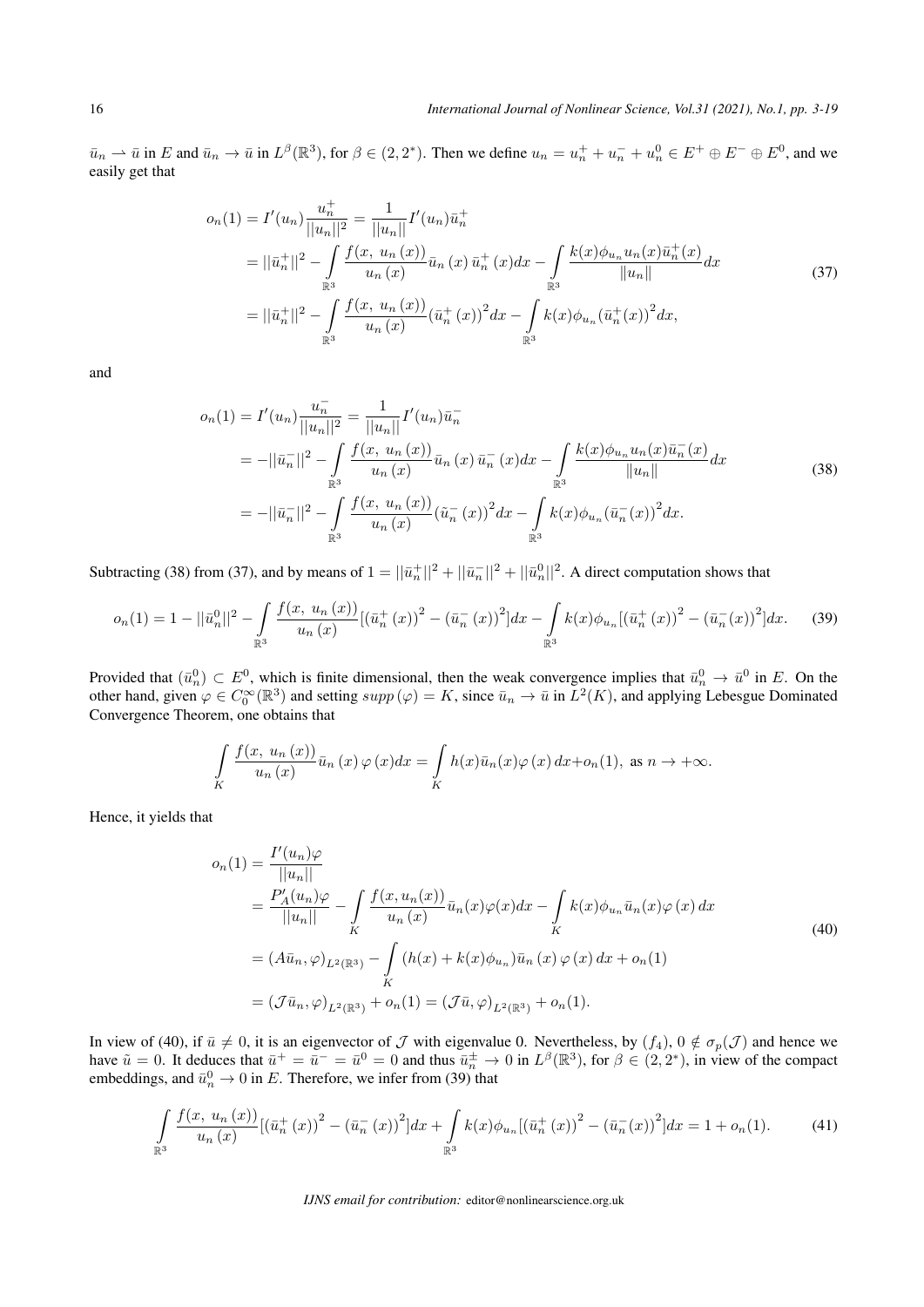*Y. Luo: Existence of nontrivial radial solutions for Schrodinger-Possion system ¨* 17

Now, we definine  $\Omega_n := \left\{ x \in \mathbb{R}^3 : \frac{|f(x, u_n(x))|}{|u_n(x)|} < \kappa_0 \right\} \subset \mathbb{R}^3$  for all  $n \in \mathbb{N}$ ,  $b_0 > 0$  and for  $\kappa_0 > 0$  given by  $(f_5)$  and then one infers that

$$
\int_{\mathbb{R}^{3}\setminus\Omega_{n}}\frac{|f(x,u_{n}(x))|}{|u_{n}(x)|}\left|\left(\bar{u}_{n}^{+}(x)\right)^{2}-\left(\bar{u}_{n}^{-}(x)\right)^{2}\right|dx+\int_{\mathbb{R}^{3}\setminus\Omega_{n}}\left|k(x)\phi_{u_{n}}\left[\left(\bar{u}_{n}^{+}(x)\right)^{2}-\left(\bar{u}_{n}^{-}(x)\right)^{2}\right|\right|dx
$$
\n
$$
\geq \int_{\mathbb{R}^{3}\setminus\Omega_{n}}\frac{|f(x,u_{n}(x))|}{|u_{n}(x)|}\left|\left(\bar{u}_{n}^{+}(x)\right)^{2}-\left(\bar{u}_{n}^{-}(x)\right)^{2}\right|dx\geq \kappa_{0}b_{0}+o_{n}(1).
$$
\n(42)

Thus we have that

$$
\liminf_{n \to +\infty} \int\limits_{\mathbb{R}^3 \setminus \Omega_n} \frac{|f(x, u_n(x))|}{|u_n(x)|} \left| \left(\bar{u}_n^+(x)\right)^2 - \left(\bar{u}_n^-(x)\right)^2 \right| dx \ge \kappa_0 b_0. \tag{43}
$$

Furthermore, due to  $\vert$ *f*(*x,s*)  $\left| \int_{s}^{x,s} \right|$  is bounded, applying Hölder Inequality for  $\beta \in (2, 2^*)$  and for some  $C > 0$ , then one has that

$$
\int_{\mathbb{R}^3 \setminus \Omega_n} \frac{|f(x, u_n(x))|}{|u_n(x)|} \left| \left(\bar{u}_n^+(x)\right)^2 - \left(\tilde{u}_n^-(x)\right)^2 \right| dx \le C \left| \mathbb{R}^3 \setminus \Omega_n \right|^\frac{\beta - 2}{\beta} \left\| \bar{u}_n^+ + \bar{u}_n^- \right\|_{L^\beta(\mathbb{R}^3)}^2. \tag{44}
$$

Provided that  $\bar{u}_n^{\pm} \to 0$  in  $L^{\beta}(\mathbb{R}^3)$  for  $\beta \in (2, 2^*)$ , and hence it follows from (43) and (44) that

$$
\left| \mathbb{R}^3 \backslash \Omega_n \right| \to +\infty, \quad \text{as} \quad n \to +\infty. \tag{45}
$$

On the other hand, in view of  $(f_5)$  and since  $(u_n)$  is a Cerami sequence, we can find a constant  $M_0 > 0$  such that

$$
M_0 \ge I (u_n) - \frac{1}{2} I'(u_n) u_n
$$
  
= 
$$
\int_{\mathbb{R}^3} T(x, u_n(x)) dx + \frac{1}{4} \int_{\mathbb{R}^3} k(x) \phi_{u_n} u_n^2 dx
$$
  

$$
\ge \int_{\mathbb{R}^3 \setminus \Omega_n} T(x, u_n(x)) dx
$$
  

$$
\ge \kappa_0 |\mathbb{R}^3 \setminus \Omega_n|,
$$
 (46)

which contradicts (45). Therefore,  $(u_n)$  is bounded and the result holds.

Finally, we prove the main result of this section.

**Proof of Theorem 1..** Provided that *I* satisfies all assumptions  $(I_1)$ - $(I_4)$  in Theorem 6, it ensures a critical point  $u \in E$ of *I*, with  $I(u) = c \ge \alpha > 0$ , hence *u* is a non-trivial critical point of  $I: E \to \mathbb{R}$ . It represents that  $I(u)v = 0$ , for all  $v \in H_{rad}^1(\mathbb{R}^3)$ . Nevertheless, the Principle of Symmetric Criticality [24] implies that  $I(u)v = 0$  for all  $v \in H^1(\mathbb{R}^3)$ , in other words, *u* is a critical point of *I* as a functional defined on the whole  $H^1(\mathbb{R}^3)$ . Since  $I \in C^1(H^1(\mathbb{R}^3), \mathbb{R})$ , it yields that *u* is a nontrivial weak solution for (1). Additionally, because of  $u \in E$ , it is a radial weak solution.

### Acknowledgments

This work was supported by the National Natural Science Foundation of China(Grants: 11971202, 11671077) and the Natural Science Foundation of Jiangsu Province(BK20200042).

### References

- [1] A. Ambrosetti, D. Ruiz. Multiple bound states for the Schröldinger-Poisson problem. *Commun. Contemp. Math.*, 10(2008): 391–404.
- [2] A. Ambrosetti. On Schrödinger-Poisson systems. *Milan J. Math.*, 76(2008): 257–274.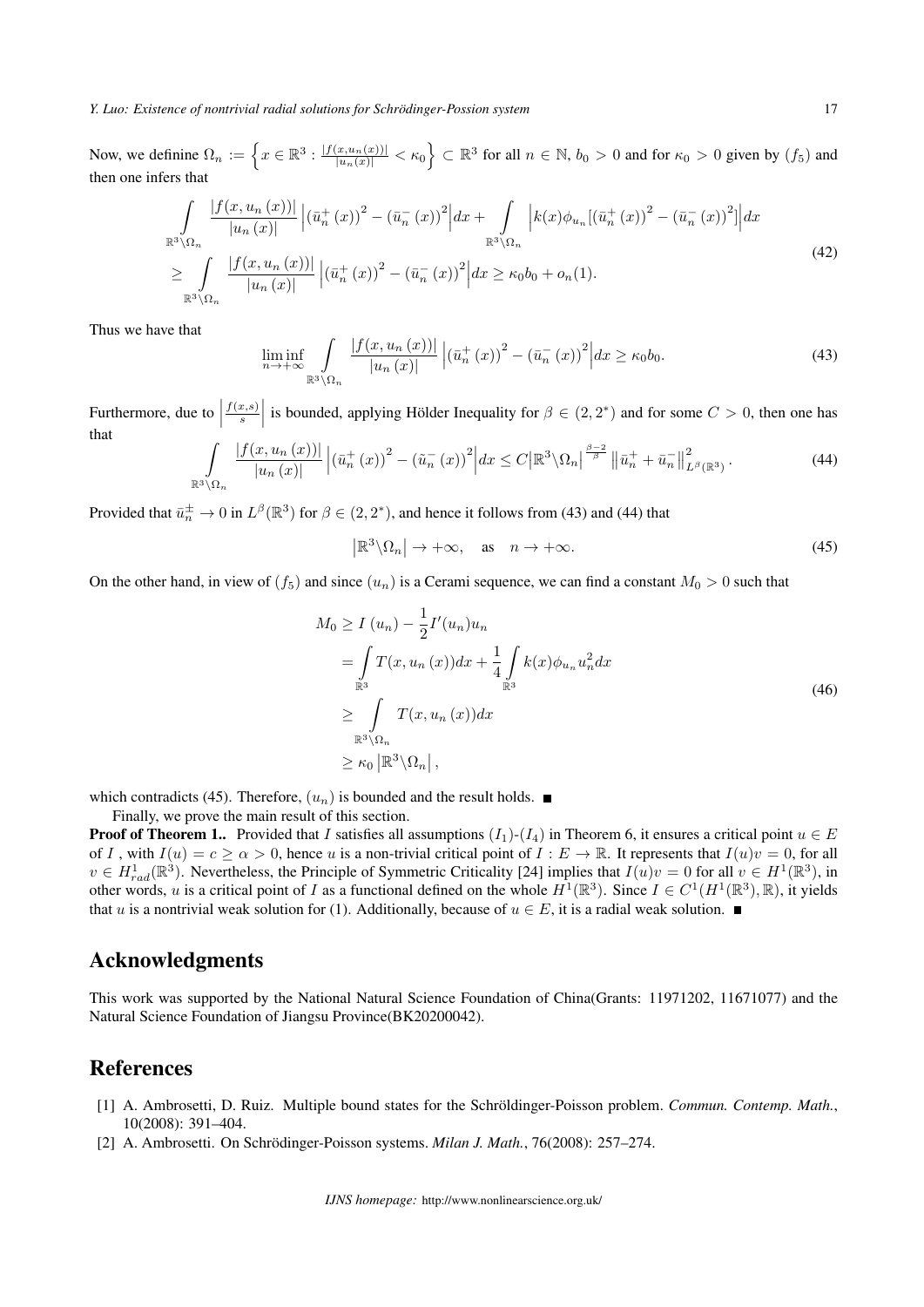- [3] A. Ambrosetti, A. Malchiodi. Perturbation methods and semilinear elliptic problem on  $\mathbb{R}^N$ , In: Progress in Mathematics, vol. 240. Birkhäuser, Boston, 2005.
- [4] A. Azzollini, A. Pomponio. Ground state solutions for the nonlinear Schrödinger-Maxwell equations. *J. Math. Anal. Appl.*, 345(2008): 90–108.
- [5] V. Benci, D. Fortunato. An eigenvalue problem for the Schrödinger-Maxwell equations, *Topol. Methods Nonlinear Anal.*, 11(1998): 283–293.
- [6] H. Berestycki, P.-L. Lions.Nonlinear scalar field equations I. *Arch. Ration. Mech. Anal.*, 82(1983): 313–346.
- [7] G. Cerami, R. Molle. Positive bound state solution for some Schrödinger-Poisson systems. *Nonlinearity*, 29(2016): 3103–3119.
- [8] G. Cerami, G. Vaira. Positive solutions for some non-autonomous Schrödinger-Poisson systems. *J. Differential Equations*, 248(2010): 521–543.
- [9] G.-M. Coclite. A multiplicity result for the nonlinear Schrödinger-Maxwell equations. *Commun. Appl. Anal.*, 7(2003): 417–423.
- [10] T. D'Aprile, D. Mugnai. Solitary waves for nonlinear Klein-Gordon-Maxwell and Schrodinger-Maxwell equations. ¨ *Proc. Roy. Soc. Edinb. Sect. A*, 134(2004): 893–906.
- [11] T. D'Aprile, D. Mugnai. Non-existence results for the coupled Klein-Gordon-Maxwell equations. *Adv. Nonlinear Stud.*, 4(2004): 307–322.
- [12] T. D'Aprile, J. Wei. On bound states concentrating on spheres for the Maxwell-Schrödinger equation. SIAM J. Math. *Anal.*, 37(2005): 321–342.
- [13] P. D'Avenia, A. Pomponio, G. Vaira. Infinitely many positive solutions for a Schrödinger-Poisson system. *Nonlinear Anal.*, 74(2011): 5705–5721.
- [14] M. Ghimenti, J. Van Schaftingen. Nodal solutions for the Choquard equation. *J. Funct. Anal.*, 271(2016): 107–135.
- [15] X.-M. He. Multiplicity and concentration of positive solutions for the Schrödinger-Poisson equations. *Z. Angew. Math. Phys.*, 5(2011): 869–889.
- [16] P.-D. Hislop, I.-M. Sigal. Introduction to Spectral Theory with Applications to Schrödinger Equations, SpringerVerlag, New York, Inc., 1996.
- [17] I. Ianni. Solutions of the Schrödinger-Poisson problem concentrating on spheres, Part II: Existence. *Math. Models Methods Appl. Sci.*, 19(2009): 877–910.
- [18] I. Ianni, G. Vaira, Solutions of the Schrödinger-Poisson problem concentrating on spheres, Part I: Necessary condition. *Math. Models Methods Appl. Sci.*, 19(2009): 707–720.
- [19] G.-B. Li, S.-J. Peng, C.-H. Wang, Multi-bump solutions for the nonlinear Schrödinger-Poisson system. *J. Math. Phys.*, 52(2011): 053505.
- [20] E.-H. Lieb and M. Loss. Analysis,volume 14 of Graduate Studies in mathematics, American Mathematical Society, Providence, RI, second edition, 2001.
- [21] L.-A. Maia, M. Soares. An abstract linking theorem applied to indefinite problems via spectral properties. *Advanced Nonlinear Studies*, 19(2019): 1–23.
- [22] L.-A. Maia, M. Soares. Spectral Theory Approach for a Class of Radial Indefinite Variational Problems. *J. Differential Equations*, 266(2019): 6905–6923.
- [23] C.-R. Oliveira. Intermediate Spectral Theory and Quantum Dynamics, Progress in Mathematical Physics, vol. 54, Birkhuser, 2009.
- [24] R.-S. Palais. The principle of symmetric criticality. *Comm. Math. Phys.*, 69(1979): 19–30.
- [25] D. Ruiz. The Schrödinger-Poisson equation under the effect of a nonlinear local term. *J. Funct. Anal.*, 237(2006): 655–674.
- [26] D. Ruiz, Semiclassical states for coupled Schrödinger-Maxwell equations concentration around a sphere. Math. *Models Methods Appl. Sci.*, 15(2005): 141–164.
- [27] D. Ruiz, G. Vaira, Cluster solutions for the Schrödinger-Poisson-Slater problem around a local minimum of potential. *Rev. Mat. Iberoam.*, 27(2011): 253–271.
- [28] O. Sánchez, J. Soler. Long-time dynamics of the Schrödinger-Poisson-Slater system. *J. Stat. Phys.*, 114(2004): 179– 204.
- [29] W.-A. Strauss.Existence of solitary waves in higher dimensions. *Comm. Math. Phys.*, 55(1977): 149–162.
- [30] C.-A. Stuart, H.-S. Zhou. Applying the mountain pass theorem to an asymptotically linear elliptic equation on  $\mathbb{R}^N$ . *Comm. Partial Differential Equations*, 24(1999): 1731–1758.
- [31] J. Wang, L.-X. Tian, J.-X. Xu, F.-B. Zhang. Existence and concentration of positive ground state solutions for